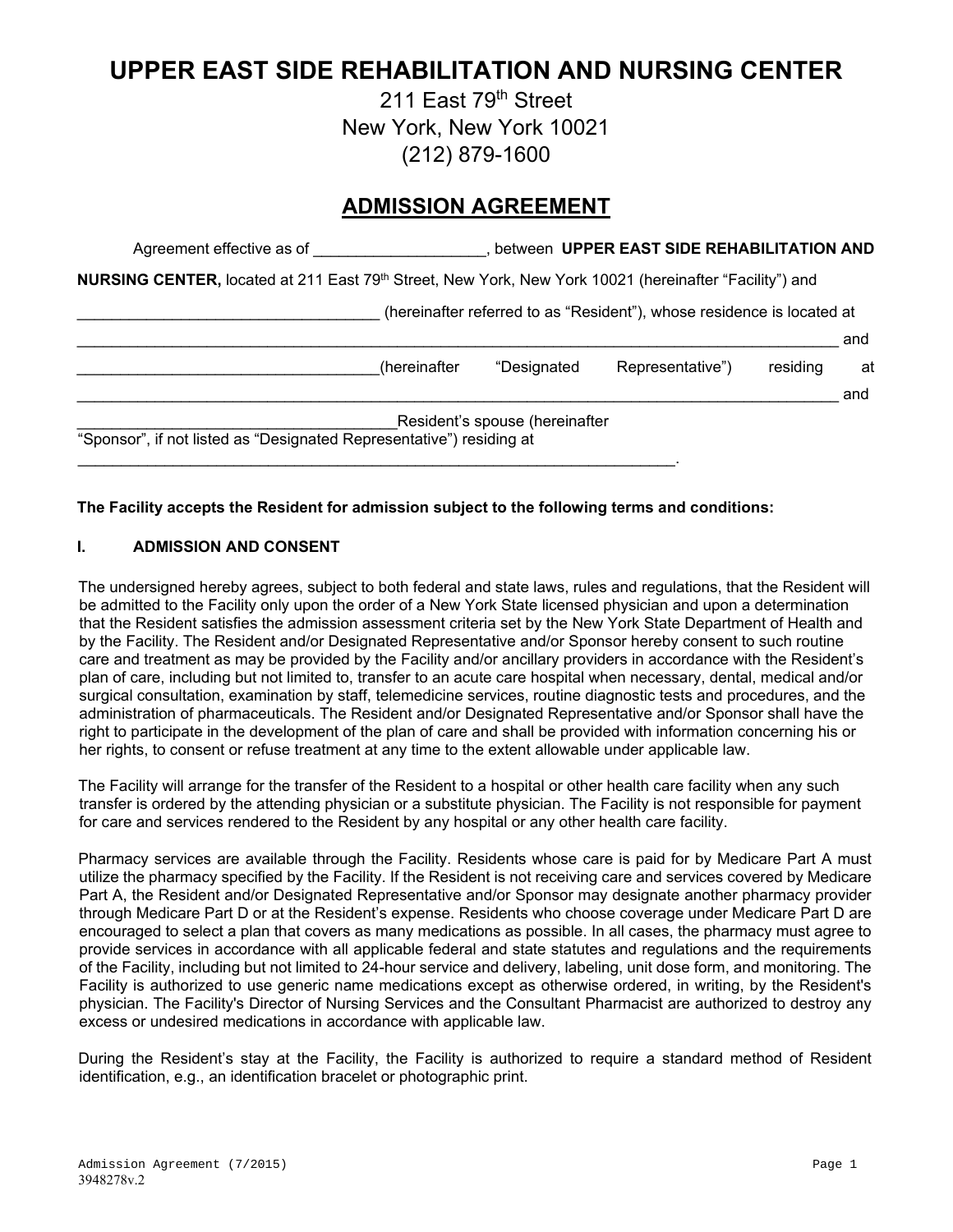**The Resident and/or Designated Representative and/or Sponsor hereby understand and agree that Admission to the Facility is conditioned upon the review and execution of this Agreement and related documents as more fully set forth herein.**

#### **II. MUTUAL CONSIDERATION OF PARTIES**

The Facility agrees to provide all basic (routine) services to the Resident, as well as either provide or arrange for available ancillary services, which the Resident requires. Attachment "A" lists the routine, ancillary and additional services provided and/or arranged for by the Facility. A list of private pay charges for certain ancillary and other available services is attached to this Agreement and included in your admission package.

The Resident and/or Designated Representative and/or Sponsor understand and agree that the Facility's acceptance of the Resident is based on the Resident's and/or Designated Representative's and/or Sponsor's representation that the Resident has resources, insurance coverage and/or is eligible for government benefits (including Medicare and/or Medicaid) to cover the cost of care at the Facility. Furthermore, the Resident and/or Designated Representative and/or Sponsor agree to take all necessary steps to ensure that the Facility and its associated providers receive payment from these and/or other available sources consistent with this Agreement. The Resident and/or Designated Representative and/or Sponsor may be required to file an application for admission, make full and complete disclosure to the Facility of all income (including Social Security, pension and other periodic receipts), assets, insurance coverage and any other resources available to the Resident that could be available to pay for the cost of care and provide a certification regarding the full and complete disclosure of all financial resources, all of which the Facility will rely upon in accepting the Resident for admission. We also require proof of U.S. citizenship.

#### **The Resident and/or Designated Representative and/or Sponsor agree to comply with all applicable policies, procedures, regulations and rules of the Facility**.

#### **III. ANTICIPATED SERVICES**

It is anticipated that the Resident will initially require the following level of care (should the Resident's condition and level of care needs change, such change will be noted in the Resident's medical record):

|                | Sub-Acute Care*: [Check one of the following: | <b>Medically Complex</b> | Rehabilitation] |
|----------------|-----------------------------------------------|--------------------------|-----------------|
| Long Term Care |                                               |                          |                 |
| Hospice Care   |                                               |                          |                 |

**\_\_\_\_\_** Other \_\_\_\_\_\_\_\_\_\_\_\_\_\_\_\_\_\_\_\_\_\_

\*UPPER EAST SIDE REHABILITATION AND NURSING CENTER defines sub-acute care as goal-oriented, comprehensive, inpatient care designed for an individual who has an acute illness, injury, or exacerbation of a disease process and who intends to be discharged to the community. It is generally rendered at the Facility immediately after, or instead of, acute hospitalization. Sub-acute care lasts for a limited time or until a condition is stabilized or a predetermined treatment course is completed.

Residents admitted for sub-acute care services are admitted with the expectation that, unless continued placement in the Facility is medically appropriate, they will be discharged once sub-acute services are no longer required. It is the mutual objective of the Resident and the Facility that the Resident returns to his/her home or a less restrictive setting, if appropriate. The Resident and/or his/her Designated Representative and/or Sponsor agree to facilitate discharge as soon as medically appropriate, and hereby represent and agree that they will work with the Facility staff to secure an appropriate and timely discharge.

**In the event Resident is admitted for sub-acute services and subsequently, by virtue of his or her health condition, requires long-term care placement, an intra-facility room change or transfer to a more appropriate setting may be necessary. Any such room change shall be carried out in accordance with applicable law and the Facility's policies and procedures.**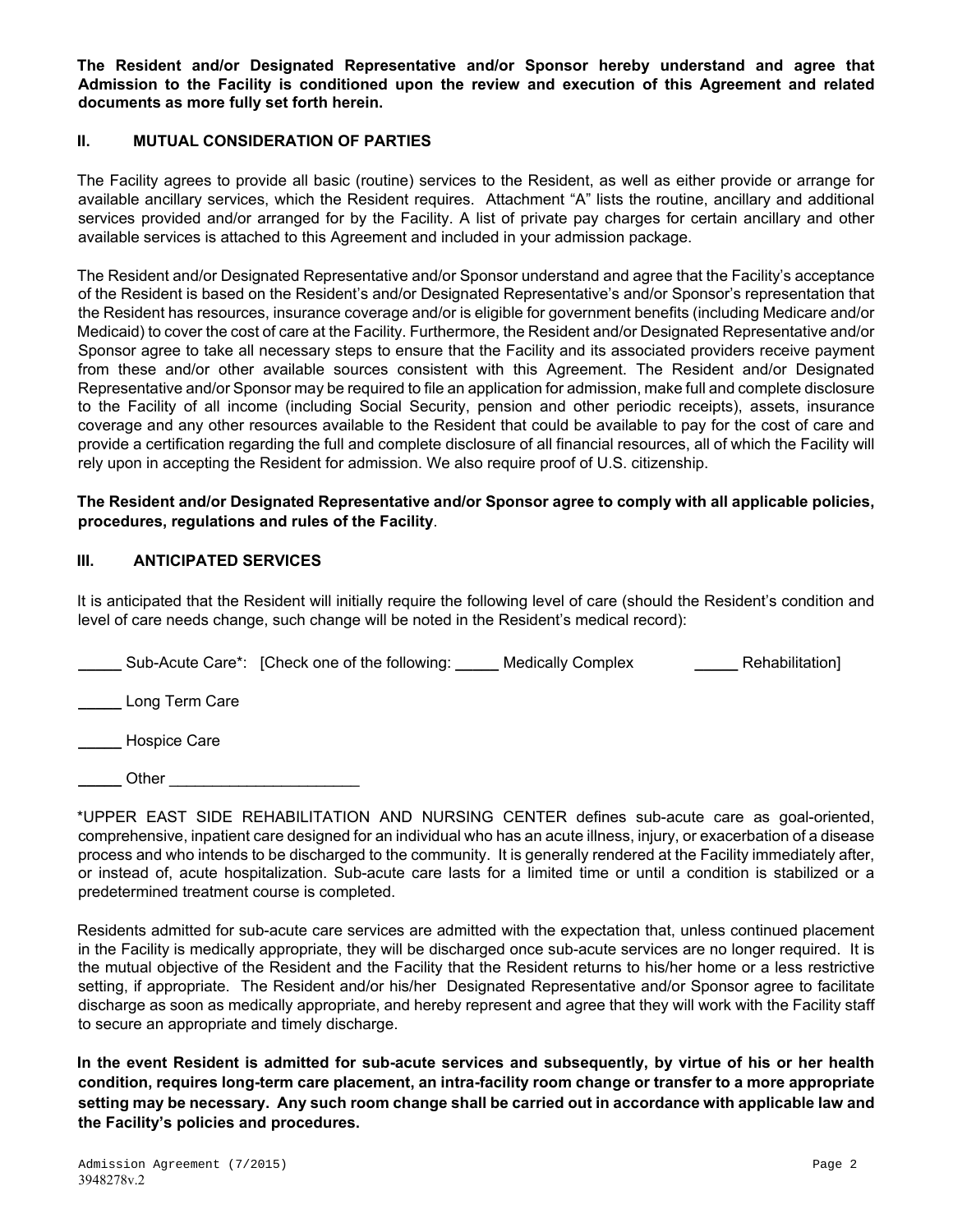#### **IV. FINANCIAL ARRANGEMENTS**

By entering into this Agreement, the Resident and/or Designated Representative and/or Sponsor understand and agree to the payment obligations set forth herein:

#### **(a) Obligation of Resident and/or Designated Representative and/or Sponsor**

The Resident and/or Designated Representative and/or Sponsor shall ensure that the Resident has a continuous payment source and/or shall pay the Facility on a private pay basis, with private insurance, and/or by means of a third party government payor, such as Medicare or Medicaid. A Resident's obligation to guarantee payment is personal and limited to the extent of his/her finances, and, consistent with applicable laws, rules and regulations, to the extent of his/her spouse's income and resources as well. The Designated Representative is responsible for providing payment from the Resident's income and resources to the extent he/she has access to such income and resources without the Designated Representative incurring personal financial liability. By signing this Agreement, however, the Designated Representative personally guarantees a continuity of payment from the Resident's funds to which he/she has access or control and agrees to arrange for third-party payment, if necessary, to meet the Resident's cost of care. Unless the Designated Representative is also the resident's spouse or Sponsor, the Designated Representative is not obligated to pay for the cost of the Resident's care from his/her own funds, except to the extent of his/her breach of this Agreement. A Sponsor, usually the Resident's spouse, as defined pursuant to 10 NYCRR §415.2, is "the agency or the person or persons, other than the resident, responsible in whole or in part for the financial support of the Resident, including the costs of care in the Facility." The Resident, Designated Representative and/or Sponsor agree to provide or arrange for payment for any portion or all of the applicable private pay room and board rate, the ancillary charges incurred for services not covered by third party payors and/or any required deductibles, co-insurance or monthly income budgeted by the Medicaid program (NAMI) and may be responsible to the Facility for the damages arising from his/her breach of this Agreement. Payment to the Facility shall be made on a monthly basis as billed.

If the Resident has no third party coverage or if the Resident remains in the Facility after any such coverage terminates because it is deemed no longer "medically necessary" or for any other reason consistent with applicable law, the Resident, Designated Representative and/or Sponsor agree to pay or arrange payment for the private pay room and board rate and the ancillary charges incurred until discharge or until another source of coverage becomes available in accordance with applicable Federal and State laws and regulations. The Facility will notify the Resident, Designated Representative and/or Sponsor of a third-party payor's discontinuation of coverage.

**The execution of this Agreement by the Designated Representative and/or Sponsor cannot, and shall not, serve as a third-party guarantee of payment in violation of applicable law and regulation. Notwithstanding the foregoing, the Designated Representative and/or Sponsor will be held personally responsible and liable for a breach of his/her actions or omissions under the terms of this Agreement which actions or omissions have caused and/or contributed to non-payment of the Facility's fees. Such actions or omissions constituting a breach of this Agreement include, but are not limited to, the following: (i) failing to utilize the Resident's funds to pay for the Resident's care at the Facility when the Designated Representative and/or Sponsor has control over the Resident's funds through a Power-of-Attorney, access to joint accounts and/or the like; (ii) misappropriation, diversion and/or transfer(s) of the Resident's funds which result in the Resident having insufficient private resources to pay for the cost of the Resident's care and/or in being ineligible to receive third-party benefits (i.e., Medicaid); (iii) failure to remit the Resident's social security and/or pension income to the Facility; (iv) failure to provide requested information and/or documentation to the Facility or to third-party payor(s), such as an insurer or Medicaid; and/or (v) the provision of false, misleading or incomplete information and/or documentation, regarding matters including, but not limited to, the Resident's financial resources, citizenship or immigration status, and/or third-party insurance coverage, to the extent that the Facility relies on such information and/or documentation to its detriment. Any failure of the Designated Representative and/or Sponsor to use the Resident's funds in accordance with the terms of this Agreement will constitute a breach of contract on the part of the Designated Representative and/or Sponsor.** 

The Resident and Designated Representative and Sponsor each separately warrant that he/she has disclosed to the Facility the identity of all individuals with legal access to the Resident's income or resources. The Designated Representative and Sponsor, as Financial Agent of the Resident, shall be required to execute the Financial Agent Agreement attached as Exhibit 2.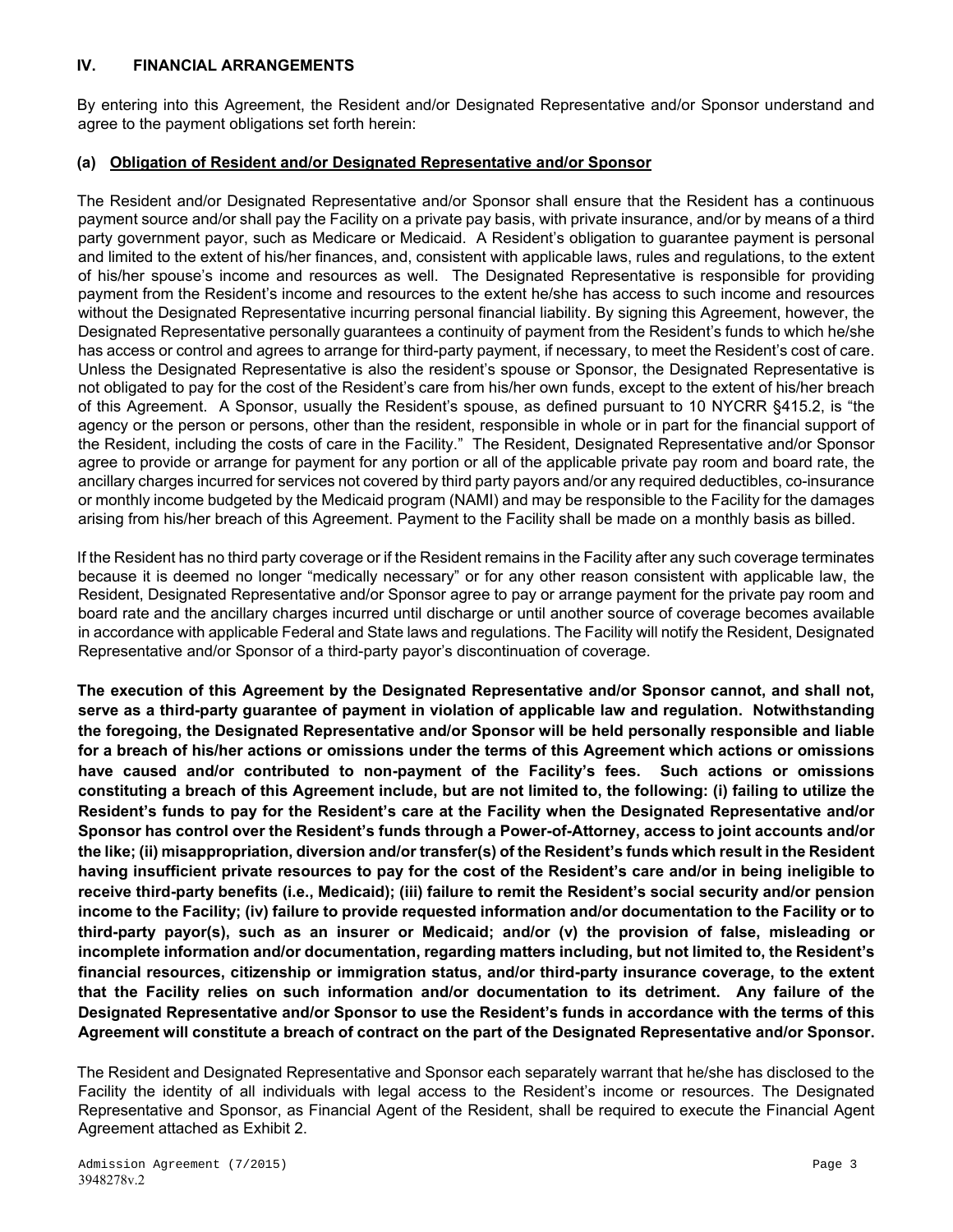### **(b) Anticipated Payor**

The Resident and/or Designated Representative and/or Sponsor represent to the Facility that it is anticipated that the cost of the Resident's care will be paid in whole or in part by (check all that apply, including both primary and secondary payors):

| Medicare                                                      | Medicaid                    | <b>Veteran's Administration Benefits</b> |  |
|---------------------------------------------------------------|-----------------------------|------------------------------------------|--|
| <b>Private Payment</b>                                        | No Fault Insurance Benefits | <b>Worker's Compensation Benefits</b>    |  |
| Managed Care Organization: (Specify Name of Organization):    |                             |                                          |  |
| Other private insurance: (Specify Name of Insurance Company): |                             |                                          |  |
| Other (Please Specify):                                       |                             |                                          |  |

**The Resident and/or the Designated Representative and/or Sponsor agree to provide the Facility with all relevant information and documentation regarding all potential third party payors. The Resident and/or the Designated Representative and/or Sponsor understand that if the anticipated payor does not pay for the full cost of care, then the Resident and/or the Designated Representative and/or Sponsor will be responsible for paying for the cost of such care through the Resident's funds to which he/she has legal access and/or by securing coverage through another third party payor. This provision will be applied consistent with any agreement the Facility may have with a third party payor.** 

**The Resident and/or the Designated Representative and/or Sponsor understand that, although the Facility will be available to assist the Resident and/or Designated Representative and/or Sponsor to apply for third party coverage, it is ultimately the responsibility of the Resident and/or the Designated Representative and/or Sponsor to timely apply for and meet the requirements of third party payors (including, but not limited to, Medicaid). In the case of a Resident who does not meet the eligibility criteria for coverage by third party payors, the Resident, Designated Representative and/or Sponsor will be billed at the Facility's private pay room and board rate.** 

#### **(c) Private Payment**

If the Resident is paying privately for the cost of his or her care, and part or all of such payment is not covered by a third party payor, the private room rates for room and board are as follows:

| Room:                                         | Daily Rate: |
|-----------------------------------------------|-------------|
| 4 bedded room with shared bathroom            | \$575.00    |
| 3 bedded room with shared bathroom            | \$635.00    |
| 3 bedded room with private bathroom           | \$635.00    |
| 2 bedded room with shared bathroom            | \$750.00    |
| 2 bedded room with private bathroom           | \$750.00    |
| Single occupancy room with shared bathroom    | \$875.00    |
| Single occupancy room with private bathroom   | \$875.00    |
| Suite with private bathroom (tub)             | \$875.00    |
| Suite with private bathroom (shower)          | \$875.00    |
| Extended suite with private bathroom (shower) | \$900.00    |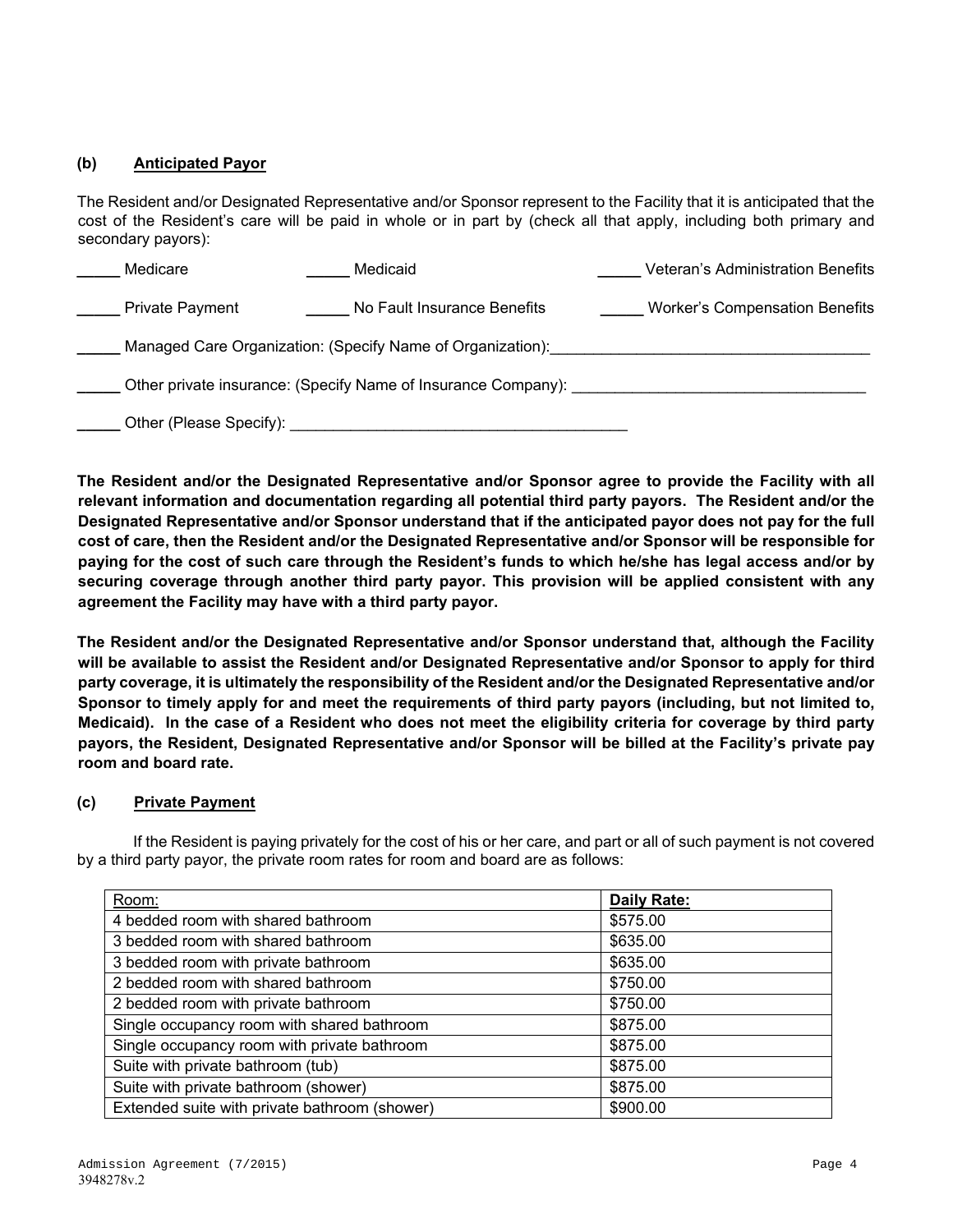In addition, the Resident will be billed for ancillary services including, but not limited to, urinary care supplies, trach and ostomy supplies, surgical supplies, parenteral and enteral feeding supplies, occupational, speech and physical therapy, physician services, prescription medications, laboratory tests, x-rays and other diagnostic services, ambulance/ambulette services, beauty and barber services, newspaper delivery, luxury room amenities and extraordinary rehabilitative devices according to the Facility's and/or the service providers' charge schedules. However, rates of payment to the Facility may differ for individuals with additional sources of payment such as Medicare, Medicaid and third-party insurance. A copy of the Facility charge schedule for ancillary services is attached to this Agreement and included in your admission package. Payment must be made to the Facility upon receipt of the bill by the Resident, Designated Representative and/or Sponsor. The private pay room and board rate, deluxe private room and board rate and additional services charges are subject to increase upon thirty (30) days written notice to the Resident, Designated Representative and/or Sponsor.

# **(d) Private Pay Advance Billing Policy**

The Facility bills private pay individuals for the private pay room and board charges on a two (2) month advance basis. Bills for ancillary charges are generated in the month following the month the services were rendered. All bills are generated by the end of each month and cover the next month of room and board charges and the previous month's ancillary charges. All payments are due upon receipt of the bill by the Resident, Designated Representative and/or Sponsor.

**Advance payments are not required upon admission from individuals eligible for Medicare/Medicaid/Veterans Administration benefits. However, immediately upon the ineligibility of a Resident and/or the expiration or discontinuation of coverage for services at the Facility by Medicare, Medicaid or the Veterans Administration, the Resident will be required to remit advance payment at the Facility's private pay room and board rate in accordance with the above-mentioned policies of the Facility.**

### **(e) Late Charges**

**Interest at the rate of eighteen (18%) percent per annum [1 1/2% per month] will be assessed on all accounts more than thirty (30) days overdue.** 

#### **(f) Collection Costs, Including Attorney and Court Fees**

**If the Resident, the Designated Representative and/or the Sponsor fail to make payments within thirty (30) days of the date payment is due, the Resident, Designated Representative and/or Sponsor shall pay (in accordance with the terms and provisions of this Agreement) all expenses incurred by the Facility, in connection with its attempts to collect the outstanding payment. Such collection costs will include, but may not be limited to, attorneys' fees, court costs and related disbursements. In addition, the Resident, Designated Representative and/or Sponsor shall pay (in accordance with the terms and provisions of this Agreement) all late charges as noted above.**

#### **(g) Third Party Private Insurance and Managed Care**

If the Resident is covered by a private insurance plan or under a managed care benefit plan that has a contract with the Facility, payment of his or her care will be according to the rates for coverage of skilled nursing facility benefits set forth in the written financial agreement with the Facility and the third party insurer or managed care payor. Residents who are members of a managed care benefit plan that is under a contract with the Facility to provide specified services to plan members will have such services covered as long as the Resident meets the eligibility requirements of the managed care benefit plan. To the extent the Resident meets the eligibility requirements of the managed care benefit plan, he or she will be financially responsible only for those services that are not included in the list of covered services under his or her plan and applicable co-pays and deductibles.

If Resident is covered by a private insurance plan or under a managed care benefit plan that **does not** have a contract with the Facility, and where the insurance proceeds under the private plan are insufficient to cover the cost of care, the Resident will be responsible for any difference. The Facility will bill the Resident for any such difference on a monthly basis as described in the "Private Payment" section above. The coverage requirements for nursing home care vary depending on the terms of the insurance or managed care plan. Questions regarding private insurance and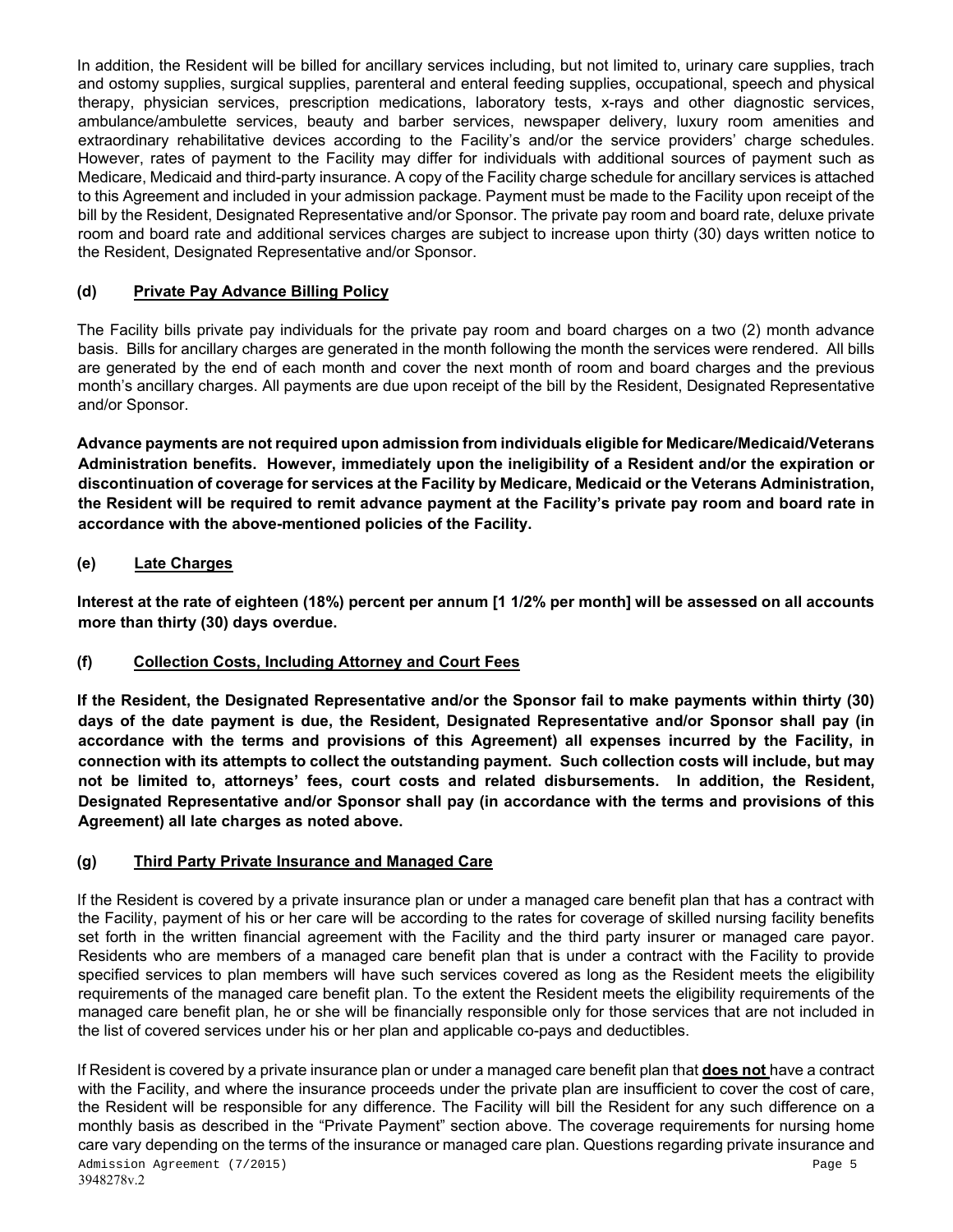managed care coverage should be directed to the social work staff, the business office and/or the Resident's insurance or managed care plan, carrier or agent.

If Resident is covered by a private insurance plan or under a managed care benefit plan for either all or a portion of the Facility's charges pursuant to the terms of the Resident's plan, by execution of this Agreement the Resident hereby authorizes the Facility to utilize participating physicians and providers of ancillary services or supplies, if required by the plan for full benefit coverage, unless the Resident specifically requests a non-participating provider with the understanding and agreement that the Resident will be responsible for the additional charges, if any, as a result of using such non-participating providers.

Alternate Physician or Professional Provider of Service: The Resident and/or Designated Representative and/or Sponsor agree that if the physician or any other professional provider of service designated by the Resident and/or Designated Representative and/or Sponsor is not available to serve the Resident, fails to serve the Resident, or fails to comply with any applicable provision of federal or state law, the Facility is authorized to obtain the services of a substitute physician or professional provider of service. Payment for such services will be made in accordance with this Agreement.

**The Resident is responsible for timely advising the Facility of what benefits, if any, may be available from his or her private insurance and/or managed care plan. Charges may be assessed above the covered benefit for skilled nursing facility care depending on the insurance coverage, managed care plan and/or written agreement with the Facility. Furthermore, the Resident's coverage may be subject to co-insurance, deductibles and/or copayments which will be the Resident's responsibility and billed according to the terms for private payment stated above.** 

**In the event of denial of payment by a third-party payor, exhaustion of benefits and/or termination of coverage, the Resident, Designated Representative and/or Sponsor shall be responsible (in accordance with the terms and provisions of this Agreement) for payment to the Facility as described in the "Private Pay" section above and in accordance with applicable law.** 

#### **(h) Medicaid**

If and when the Resident's assets/funds have fallen below the Medicaid eligibility levels, and the Resident otherwise satisfies the Medicaid eligibility requirements, and the Resident is not entitled to any other third-party coverage, the Resident should be eligible for Medicaid (see Attachment "B"), often referred to as the "payor of last resort." **THE RESIDENT, DESIGNATED REPRESENTATIVE AND/OR SPONSOR AGREE TO NOTIFY THE FACILITY AT LEAST THREE (3) MONTHS PRIOR TO THE EXHAUSTION OF THE RESIDENT'S FUNDS AND/OR INSURANCE COVERAGE TO CONFIRM THAT THE RESIDENT, DESIGNATED REPRESENTATIVE AND/OR SPONSOR HAS OR WILL SUBMIT A TIMELY MEDICAID APPLICATION AND ENSURE THAT ALL ELIGIBILITY REQUIREMENTS HAVE BEEN MET. THE RESIDENT, DESIGNATED REPRESENTATIVE AND/OR SPONSOR AGREE TO APPLY FOR MEDICAID BENEFITS PRIOR TO THE EXHAUSTION OF THE RESIDENT'S RESOURCES.** Services reimbursed under Medicaid are outlined in Attachment "A" to this Agreement.

*Transfer(s) of the Resident's assets that occurred on or after February 18, 2006 may result in a period of Medicaid ineligibility. The Resident, Designated Representative and/or Sponsor represent that no such transfer(s) have been made that would leave the Resident without a payment source when he or she is otherwise eligible for Medicaid.* 

If the Resident's care is covered by Medicaid, the Resident, Designated Representative and/or Sponsor agree to remit to the Facility the Resident's Net Available Monthly Income or "NAMI" on a timely basis, pursuant to the Resident's Medicaid budget (see Attachment "B"). The Resident's NAMI, as determined by Medicaid, generally equals his or her income (for example Social Security income, pension income, etc.) which is available to offset the cost of care after all allowable deductions have been made. The Facility has no control over the determination of NAMI amounts. When the Resident is awaiting the issuance of a Medicaid budget, the Resident, Designated Representative and/or Sponsor shall remit the anticipated NAMI to the Facility in a timely manner as discussed more fully below.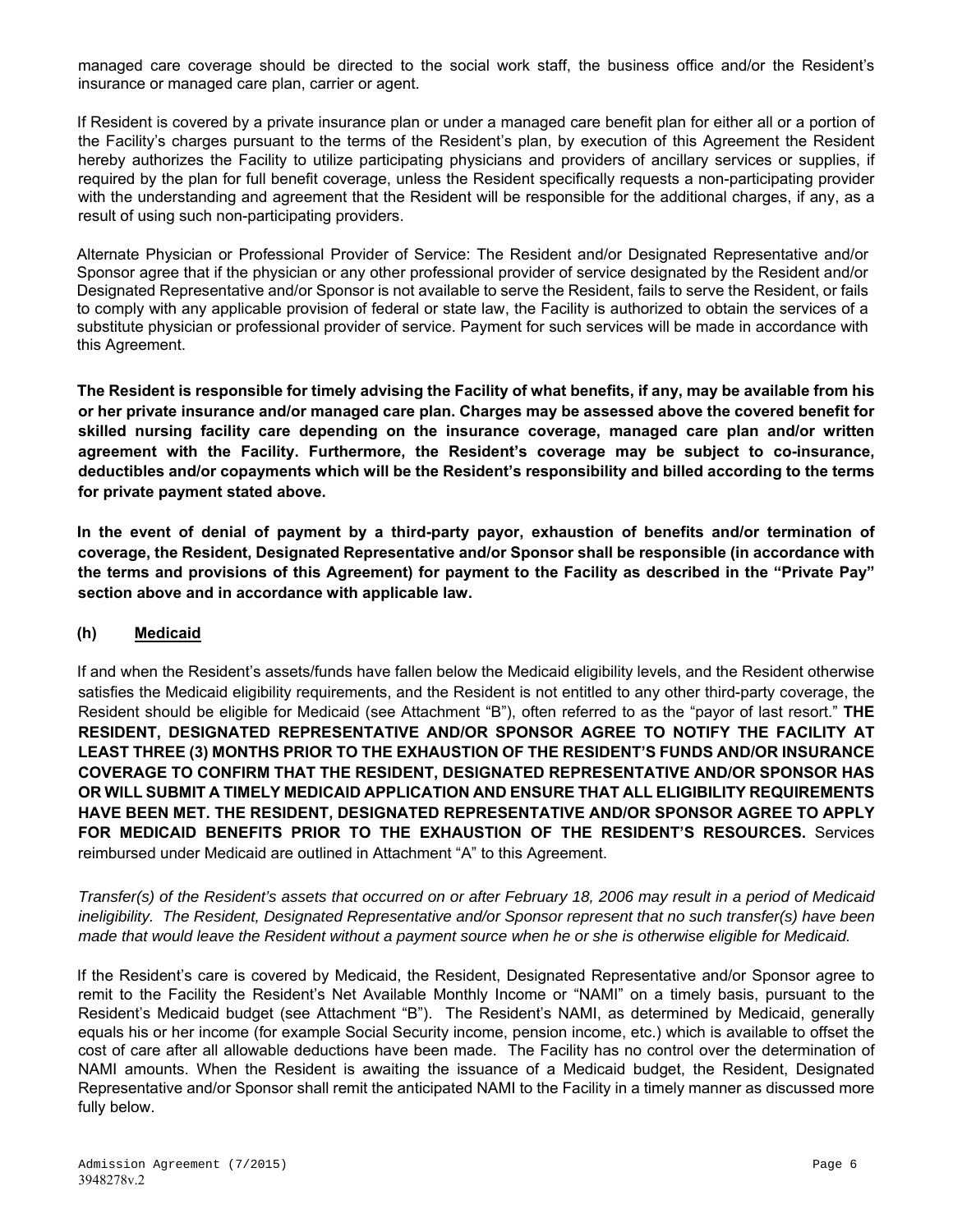**If Medicaid denies coverage, the Resident, Designated Representative and/or Sponsor hereby agree to remit to the Facility any outstanding amounts for unpaid services not covered by other third-party payors subject to applicable federal and state laws and regulations. Such amounts shall be calculated in accordance with the Facility's applicable prevailing private rates and charges for all basic and additional services provided.** 

### **(i) Direct Deposit**

All long-term residents and all short-term residents transferred to long-term care may have their Net Available Monthly Income or NAMI (Social Security, pension benefits, etc.) deposited in the Facility's account and/or their "personal income allowance" deposited in their personal account via electronic direct deposit. If you would like the Facility to assist you/the Resident in obtaining direct deposit of these income sources, **please initial all that apply below.** By initialing below you are agreeing to allow the Facility to become representative payee for direct deposit purposes.

- \_\_\_\_\_\_\_\_\_\_\_ I wish to have my/the Resident's **Social Security** Income directly deposited into the Facility's account as Representative Payee.
- \_\_\_\_\_\_\_\_\_\_\_ I wish to have my/the Resident's **Pension** Income directly deposited into the Resident's PNA account at the Facility and, if my/the Resident's pension check cannot be directly deposited, then I wish to change the address so that such income check is physically sent to the Resident c/o the Facility's address.
	- (Specify Name of Pension benefit organization)
- I wish to have my/the Resident's income directly deposited into the Resident's PNA account at the Facility and, if my/the Resident's income check cannot be directly deposited, then I wish to change the address so that such income check is physically sent to the Resident c/o the Facility's address.
	- (Specify Name of the income source)

I understand that the Facility will apply any income received towards my/the Resident's NAMI obligation in accordance with applicable Social Services Law and regulations and/or towards my/the Resident's anticipated NAMI obligation and that the Facility will deposit my/the Resident's "personal income allowance" in my/the Resident's personal account at the Facility.

I understand that during the pendency of my/the Resident's Medicaid application that the Resident's "estimated" NAMI should be turned over to the Facility to be applied on the Resident's account either via direct deposit as indicated above or by submitting a check for such income or by turning over such income checks on a monthly basis on or before the 5<sup>th</sup> day of the month. I understand that the Resident's NAMI is determined by the applicable Department of Social Services and that the amount of such NAMI is subject to change upon the issuance of a budget. I understand that I/the Resident is/are responsible for any differences between the "estimated" NAMI and the actual budgeted NAMI. Similarly, credit balances, if any, resulting from such "estimated" NAMI payments made to the Facility during the pendency of the Resident's Medicaid application will be refunded less any payments, monies, or balance due to the Facility for the services rendered to the Resident pursuant to terms of this Agreement.

# **(j) Medicare**

If the Resident meets the eligibility requirements for Skilled Nursing Facility benefits under the Medicare Part A Hospital Insurance Program, the Facility will bill Medicare directly for Part A services provided to the Resident. Medicare will reimburse the Facility a fixed *per diem* or daily fee based on the Resident's classification within the Medicare RUGS III guidelines. If the Resident meets the eligibility criteria, Medicare may provide coverage of up to 100 days of care. The first 20 days of covered services may be fully paid for, and the next 80 days (days 21 through 100) of the covered services may be paid for by Medicare subject to a daily co-insurance amount for which the Resident is responsible. Please note, an individual who is a Medicare beneficiary under Part A and Part B and/or Part D programs, and who subsequently exhausts their coverage under Part A or is no longer in need of a covered level of skilled care under Part A, may still be eligible to receive coverage for certain Part B services (previously included in the Part A payment to the Facility) and Part D services after they are no longer eligible for coverage under Part A.

Medicare does not cover deluxe private rooms or luxury amenities. Medicare also does not cover private (single occupancy) rooms unless medically necessary. If a Medicare Resident and/or Designated Representative requests a private room, when not medically necessary, or a deluxe private room, he or she understands that there will be a charge for such private room or deluxe private room, not covered by Medicare, and that the Facility will charge the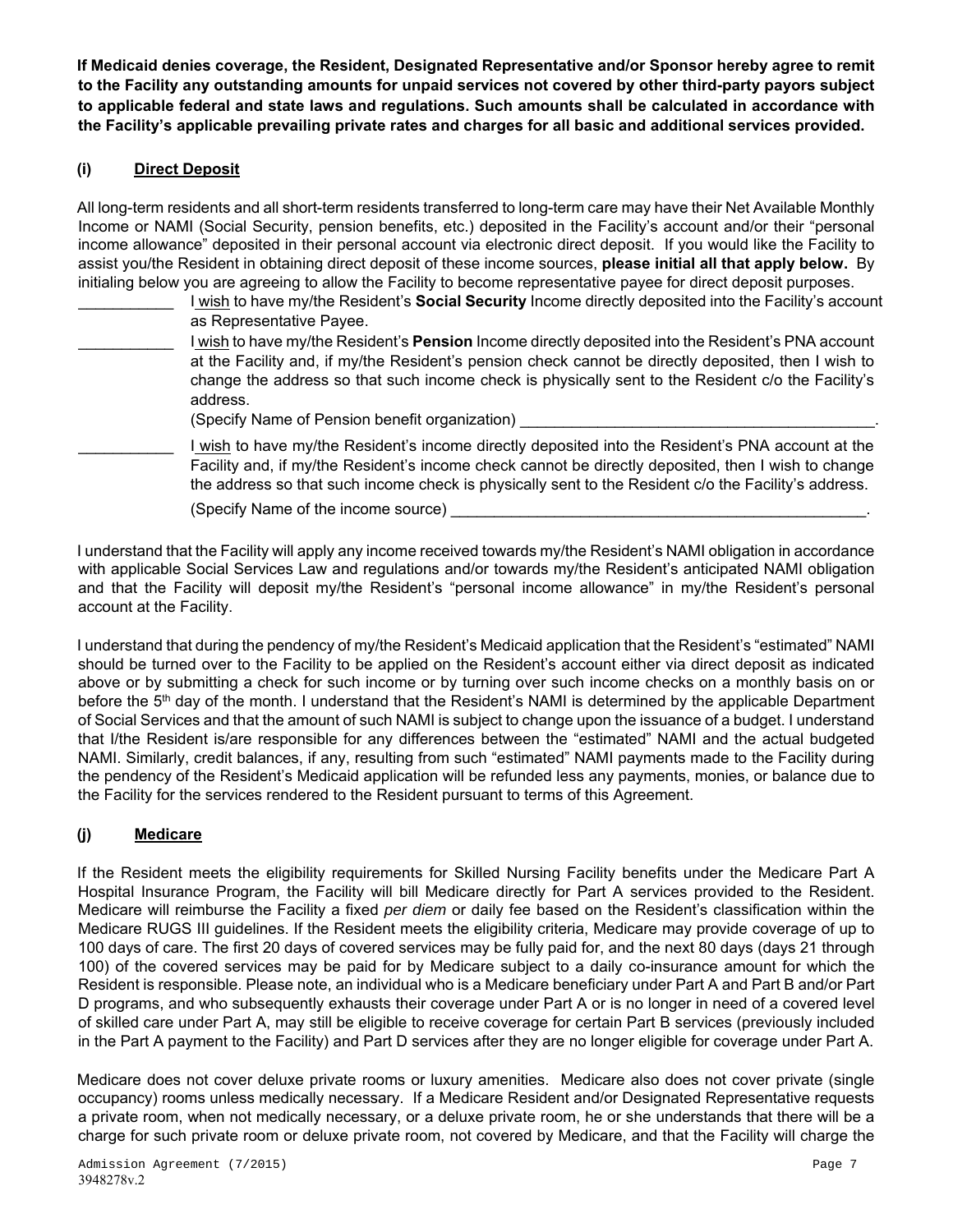Medicare Resident at the Facility's applicable differential private rate for each day the Medicare Resident occupies the private room or deluxe private room. The Resident and/or Designated Representative will be informed of the applicable daily differential private rate at the time of the request.

**Medicare will terminate coverage for Medicare beneficiaries receiving physical, occupational and/or speech therapy ("therapy services") if the Resident does not receive therapy for three (3) consecutive days, whether planned or unplanned, for any reason, including illness or refusals, doctor appointments or religious holidays. If such therapy was the basis for Medicare Part A coverage, the Resident, Designated Representative and/or Sponsor would be responsible for the cost of such stay, in accordance with applicable Federal and State laws and regulations, unless another payor source is available.** 

**If Medicare denies coverage, the Resident, the Designated Representative and/or Sponsor hereby agree to remit to the Facility any outstanding amounts for unpaid services not covered by other third party payors subject to applicable federal and state laws and regulations. Such amounts shall be calculated in accordance with the Facility's applicable prevailing private rates and charges for all basic and additional services provided to the Resident.** 

**For further information on third party payor sources, please refer to Attachment "B".** 

# **MEDICARE PART A BENEFICIARIES**

**Except for specifically excluded services, nursing home services provided to Medicare Part A beneficiaries are covered under the consolidated billing requirements. Under these requirements, the Facility is responsible for furnishing directly, or arranging for, the services for its residents covered by Medicare Part A. When not directly providing services, the Facility is required to enter into arrangements with outside providers and must exercise professional responsibility and control over the arranged-for services. All services that the Resident requires must be provided by the Facility or an outside provider approved by the Facility. Before obtaining any services outside of the Facility, the Resident must consult the Facility.** 

**While the Resident has the right to choose a health care provider, the Resident understands that by selecting the Facility, the Resident has effectively exercised his/her right of free choice with respect to the entire package of services for which the Facility is responsible under the consolidated billing requirements. The Resident agrees that he/she will not arrange for the provision of ancillary services unless the Resident has obtained prior approval of the Facility.** 

# **V. AUTHORIZATIONS AND ASSIGNMENTS TO THE FACILITY**

#### **(a) Authorization to Release Information**

By execution of this Agreement, the Resident, Designated Representative and/or Sponsor authorizes the Facility to release to government agencies, insurance carriers or others who could be financially liable for any medical care provided to the Resident, all information needed to secure and substantiate payment for such medical care and to permit representatives thereof to examine and make copies of all records relating to such care. The Facility is authorized to release Resident discharge planning summaries and medical information to any other health care institution or provider to which the Resident is transferred or from which the Resident is receiving care, and as otherwise required or permitted by law, throughout the Resident's stay at the Facility and thereafter if required or permitted by law.

#### **(b) Assignment of Benefits and Authorization to Pursue Third-Party Payment**

By execution of this Agreement, the Resident, Designated Representative and/or Sponsor hereby assign to the Facility any and all applicable insurance benefits and other third-party payment sources to the extent required by the Facility to secure reimbursement for the care provided to the Resident. The Resident, Designated Representative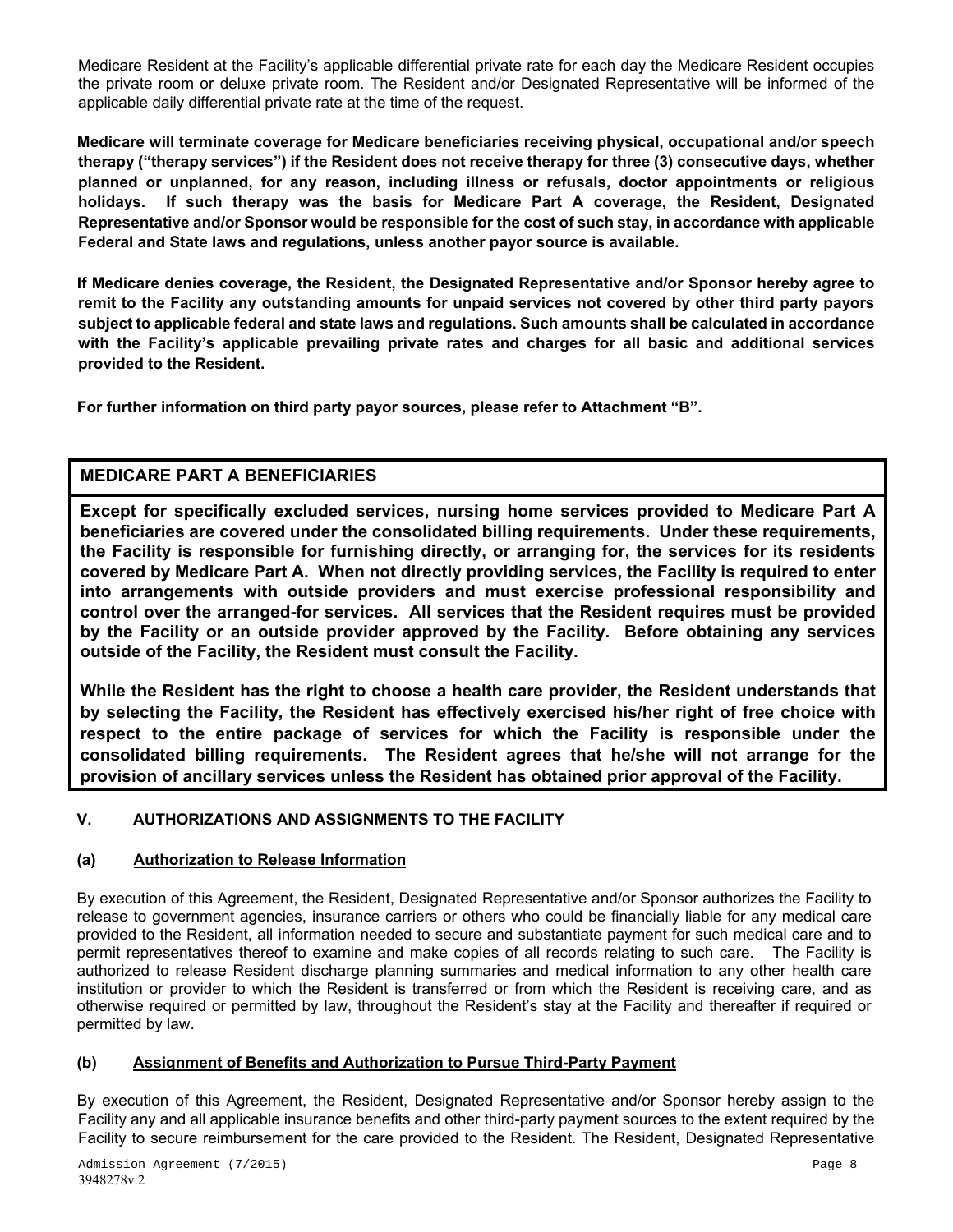and/or Sponsor authorize the Facility to seek and obtain all information and documentation necessary for the processing of any third- party claim(s).

#### **(c) Authorization to Obtain Records, Statements and Documents**

By execution of this Agreement, the Resident, Designated Representative and/or Sponsor authorizes the Facility to obtain from financial institutions, including, but not limited to, banks, insurance companies, broker and credit unions, and government agencies, such as the Social Security Administration and Department of Social Services, records, statements, correspondence and other documents pertaining to the Resident for the purposes of, including but not limited to, securing payment to the Facility.

### **(d) Authorization to Represent Resident Regarding Medicaid**

By execution of this Agreement, the Facility shall be authorized to have access to the Resident's Medicaid file and to act on behalf of the Resident in connection with any and all matters involving Medicaid, including, but not limited to, applying for and representing the Resident in connection with such application for benefits. If the Resident designates and the Facility so elects then the Facility shall also represent the Resident in an administrative appeal regarding an adverse Medicaid determination up to and including an Administrative Fair Hearing.

### **(e) Authorization to Take Resident's Photograph**

By execution of this Agreement, the Resident, Designated Representative and/or Sponsor authorize the Facility to take and keep a photograph of the Resident for identification purposes. All such photographs shall become part of the Resident's file at the Facility.

### **(f) Public Relations Release Form**

By execution of this Agreement, the Facility shall be authorized to take and use photographs of the Resident during the normal routine of activities and/or events at the Facility, which photographs may be used for the purpose of marketing, publicity, social media, and advertising, including but not limited to web content, Instagram and Facebook. By execution of this Agreement, the Resident, Designated Representative and/or Sponsor understand that there will be no remuneration or compensation for any such use. All such photographs, images and stories regarding such activities and/or events will be used and displayed with discretion by the Facility carefully respecting the Resident's rights.

#### **(g) Authorization to Search Resident's Room**

By execution of this Agreement, the Resident, Designated Representative and/or Sponsor hereby authorize the Facility to enter and search the Resident's room as it deems necessary. Facility staff may enter resident rooms to respond to health or safety concerns, enforce facility policies and procedures, to respond to a complaint, or to ensure that state and federal laws, rules and regulations are not being violated. Facility staff may repair any situation that is considered necessary by Facility staff.

#### **(h) Security Cameras**

Security cameras have been installed throughout the Facility; however, they will not routinely be used in areas where there is an expectation of privacy, such as restrooms or patient care areas.

#### **(i) Camera Use Throughout the Facility**

Taking pictures and videos of other residents and/or staff may violate their privacy rights and may subject you to legal action, including but not limited to, civil and monetary damages. Accordingly, taking pictures and/or video at the Facility is strictly prohibited without prior administrative authorization.

#### **VI. TEMPORARY ABSENCE** (also referred to as "bed hold" or "bed leave")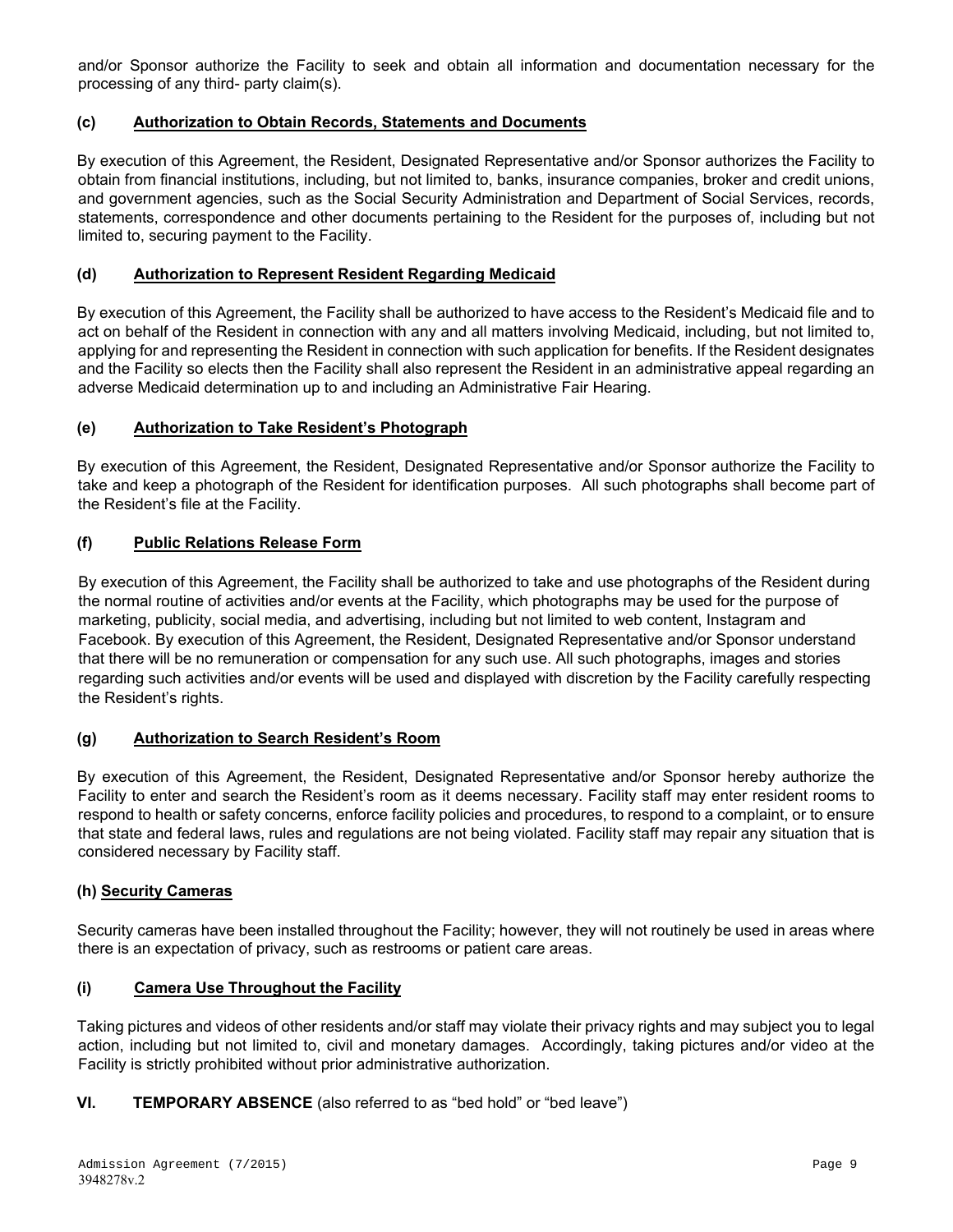If the Resident leaves the Facility due to hospitalization or a therapeutic leave, the Facility shall NOT be obligated to hold the Resident's bed available until his or her return, unless prior arrangements have been made for a bed hold pursuant to the Facility's "Bed Hold Reservation Policy and Procedure" and pursuant to applicable law. In the absence of a bed hold, the Resident **is not guaranteed readmission unless the resident is eligible for Medicaid and requires the services provided by the Facility. However, the Resident may be placed in any appropriate bed in a semi-private room in the Facility at the time of his or her return from hospitalization or therapeutic leave provided a bed is available and the Resident's admission is appropriate and meets the readmission requirements of the Facility.** 

Before a Resident is transferred to a hospital, the attending physician or a Facility designee will inform the Designated Representative, Sponsor or other responsible family member accordingly, except in an extreme emergency, when the Facility staff has tried but has been unable to reach the Designated Representative, Sponsor or family member. In that circumstance, the Designated Representative, Sponsor or family member will be forwarded a letter restating when and where the Resident was transferred and restating the Facility's bed hold policy and procedure.

**(a) Private Pay Residents** who elect to retain a bed in the Facility during a period of hospitalization or therapeutic leave may do so by notifying the Admission Department and signing a bed hold reservation form with the Admission Department stating their intent to hold, and pay for the bed at the Facility's private pay rate, and continuing payment at the private pay rate. The bed hold will be in effect until the Facility received written notice of discontinuance by the Resident/Designated Representative or payment if discontinued.

**(b) Medicare Residents** are not entitled to reimbursement for Bed Hold or Therapeutic Leave under the Medicare Program. Medicare Residents who are absent from the Facility past twelve (12) midnight on any given day are deemed to be discharged from the Facility. However, a Medicare Resident may elect to retain his/her bed in the Facility by following the Private Pay Resident Bed Reservation policy above.

**(c) Medicaid Recipients: Medicaid regulations provide that when a Medicaid recipient has been a resident in the Facility for a minimum of thirty (30) days and the Facility's vacancy rate is less than five (5%) percent, the Resident's bed will be reserved for: (1) Residents under 21 years of age for temporary hospitalization and therapeutic leave; (2) Residents 21 and over who are receiving hospice services for temporary hospitalization. The Medicaid bed hold is limited for fourteen (14) days in any twelve (12) month period; (3) Residents 21 and over for non-hospitalization therapeutic leaves of absence ("Therapeutic Leave"). The Medicaid bed hold for Therapeutic Leave is limited to ten (10) days in a twelve (12) month period.** 

**There is no Medicaid paid bed hold for a Resident 21 years of age or older who is temporarily hospitalized unless such Resident is receiving hospice services within the Facility.** 

**Medicaid recipients who do not meet the bed hold eligibility requirements, who do not have a paid bed hold, whose bed hold has expired or has been terminated, may elect to reserve/hold the same bed in the Facility by notifying the Admission Department and signing a bed hold reservation form with the Admission Department stating their intent to hold, and pay for, the bed at the Facility's private pay rate.** 

**In the absence of a bed hold, a Medicaid resident, has the right to, and will be given priority for readmission when an appropriate bed in a semi-private room becomes available if the Resident requires the services provided by the Facility and is eligible for Medicaid nursing home services, unless there are special circumstances which would preclude the Resident's return.** 

**For additional information, please contact our Admissions Department, Monday through Friday from 9 am to 5pm.** 

# **(d) Hold Harmless**

During any leave of absence or "out on pass" absence from the Facility, the Resident shall be solely responsible and hereby releases and holds harmless Facility, its partners, shareholders, directors, officers, employees and/or agents from and against any and all responsibility or liability (including attorneys' fees and expenses) relating to the welfare of the Resident, for injury, death or damage to loss of any property, including but not limited to personal property, removed from the Facility by the Resident, Designated Representative, Sponsor, family member or friend of the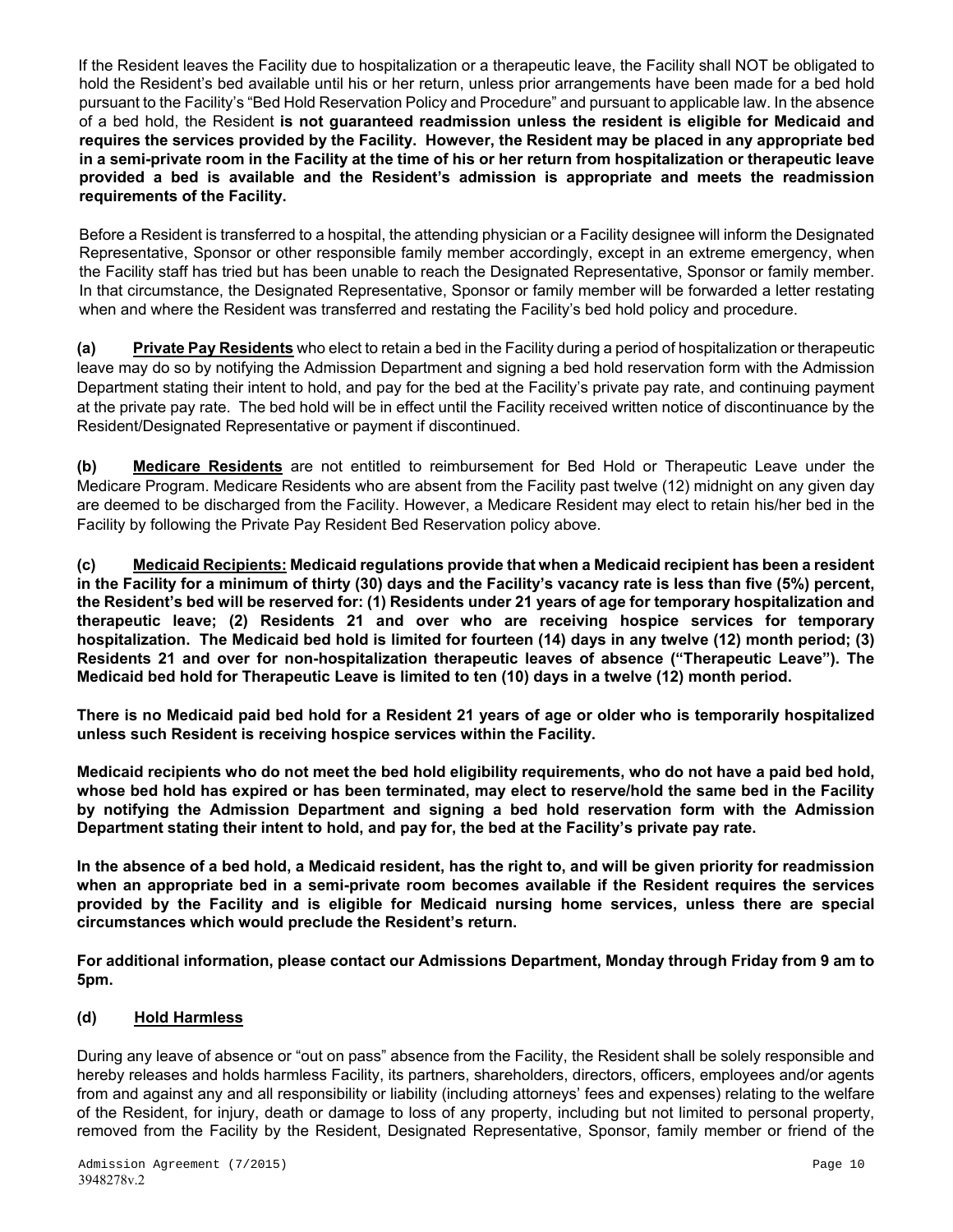Resident, or any other person or party authorized by the Resident, Designated Representative and/or Sponsor to remove such property.

# **VII. DISCHARGE, TRANSFER AND INTRA-FACILITY ROOM CHANGES**

#### **(a) Involuntary Discharge for Non-Payment**

To the extent authorized by applicable law, the Facility reserves the right to discharge the Resident if the Resident, Designated Representative and/or Sponsor fail to pay for, or secure third-party coverage of the Resident's care at the Facility.

#### **(b) Involuntary Discharge for Non-Financial Matters**

The Facility may transfer or discharge the Resident if the transfer or discharge is necessary for the Resident's welfare and/or for any other reason permitted by applicable law.

**The Resident will be informed of his or her due process rights in the event that the Facility initiates a transfer or discharge and may appeal the Facility's determination in accordance with applicable regulations.**

### **(c) Voluntary Discharge**

If the Resident no longer requires the services provided by the Facility, or voluntarily wishes to be discharged, the Resident, Designated Representative, Sponsor and Facility will cooperate in the development and implementation of a safe, appropriate, and timely discharge plan.

### **(d) Intra-Facility Room Change**

The Facility makes all resident room assignments. The Facility reserves the right to transfer the Resident to a new room on an as-needed basis, consistent with applicable law. Residents that are admitted as sub-acute residents who subsequently become long term residents will be the subject of an intra-facility transfer to rooms that are better suited for long term residents. By execution of this Agreement the Resident understands and agrees that if he/she, or any third party payor, no longer pays the private rate covering the private room or deluxe private room, or upon Medicaid coverage, he/she will move to a semi-private room if requested by the Facility unless the provision of a private room is medically necessary. In no event will the Resident be allowed to continue to occupy a deluxe private room in the absence of payment of the applicable private rate. The Facility may also initiate a room change for medical or social reasons consistent with applicable law and the Resident's rights. In the event that a Resident not requiring sub-acute care is placed on the sub-acute unit, it is understood that a room change will be implemented as soon as a room becomes available elsewhere in the Facility.

#### **VIII. RESIDENT'S PERSONAL PROPERTY**

The Resident has the option of keeping valuable personal property (such as jewelry, money and clothing) in a locked drawer in his or her room, or to request the Facility to hold such property for safekeeping. The Facility will NOT be liable for the loss of the Resident's property that is kept in the Resident's room. It shall be the sole responsibility of the Resident, Designated Representative and/or Sponsor to arrange for the disposition of the Resident's property upon discharge. Property left in the Facility for more than thirty (30) days after discharge will be disposed of at the discretion of the Facility.

In the event of an evacuation or transfer due to a disaster, whether natural or otherwise, the Facility will NOT be liable for any damage or loss of the Resident's property.

# **IX. RESIDENT'S PERSONAL BANK ACCOUNT**

The Resident, Designated Representative and/or Sponsor have the option to request that the Facility retain the Resident's personal funds. All funds over \$50.00 shall be kept in an interest-bearing account by the Facility. The Resident, Designated Representative and/or Sponsor will receive account statements on a quarterly basis, and all inquiries will be addressed in a timely fashion. The Resident, Designated Representative and/or Sponsor hereby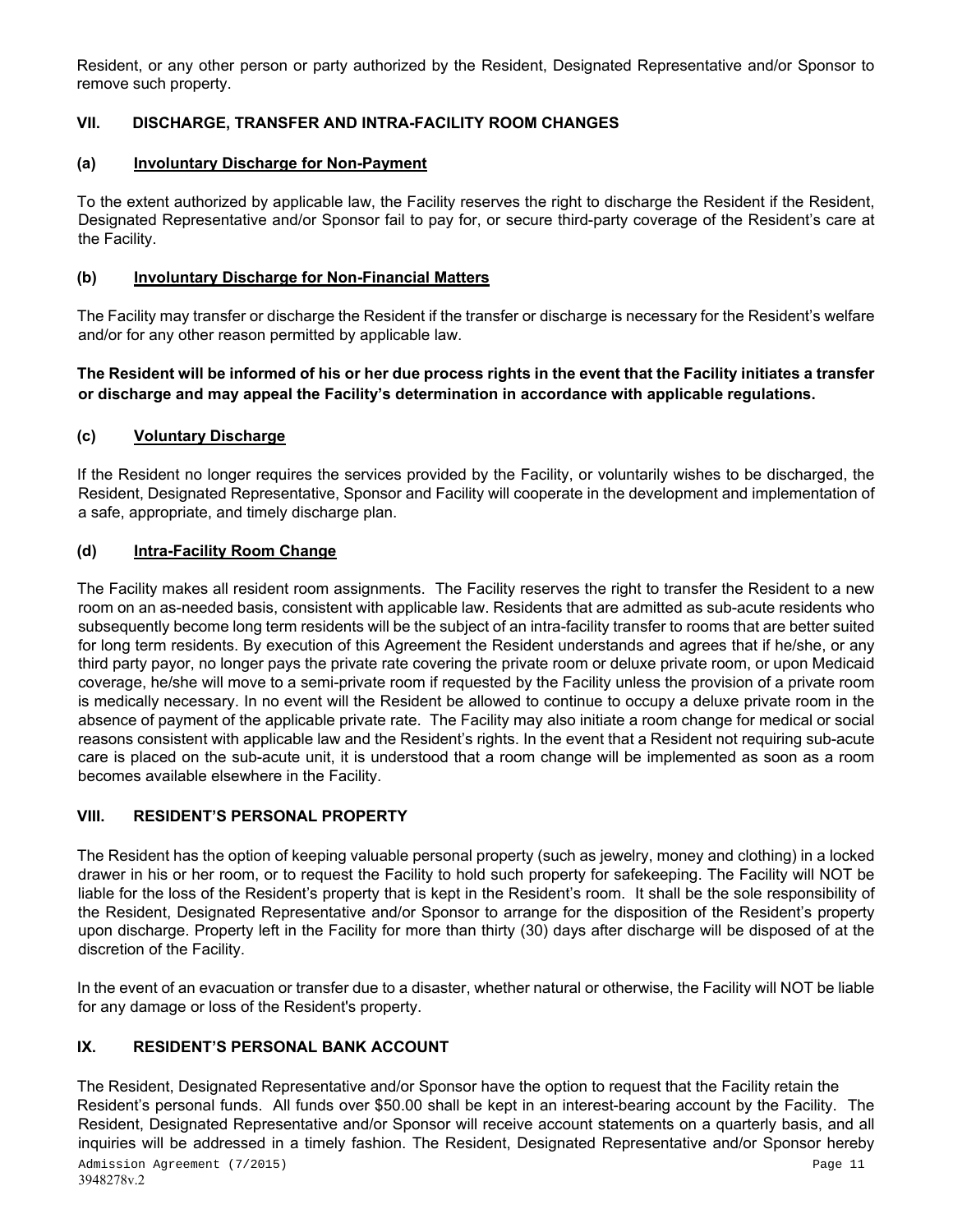agree to and acknowledge that upon the discharge of the Resident, and after any outstanding payments are made to the Facility, the account balance, if any, will be distributed to the Resident, Designated Representative, Sponsor, the Resident's estate and/or the Department of Social Services, as permitted by law. **Please initial one of the lines below**.

I wish to have the Facility retain my/the Resident's personal funds.

──────────── I do not wish to have the Facility retain my/the Resident's personal funds.

(**Please Note**: The Designated Representative and/or the Sponsor must have legal authorization to handle the Resident's funds should he/she choose to receive the funds directly. If not, the Designated Representative and/or Sponsor may purchase items on behalf of the Resident and be reimbursed upon presentation of adequate documentation to the Facility's Finance Department.)

### **X. SMOKING AND VAPING POLICY**

The Facility is committed to maintaining a smoke-free and vape-free environment. The Resident agrees that under no circumstances will he/she and/or his/her visitors smoke or vape anywhere on the grounds or in the buildings of the Facility, nor will he/she maintain or store any smoking or vaping material, electronic nicotine delivery systems or devices, oils, paraphernalia or other flammable, spark, smoke or vape producing device(s) in his/her room at the Facility. The use of spark producing devices is strictly prohibited in all areas of the Facility. The Resident agrees to comply with the Facility's non-smoking and non-vaping policy.

#### **XI. REFUNDS**

Upon a Resident's discharge, the Facility shall promptly and in not more than thirty (30) days from the date of such discharge, refund any monies held by Facility that are in excess of any payments, monies, or balance due to the Facility for the services rendered to the Resident pursuant to terms of this Agreement.

#### **XII. GENERAL PROVISIONS**

**(a) Option For Binding Arbitration**: The Parties may agree that it is in their mutual interest to provide for a faster, less costly, and more confidential solution to disputes that may arise between them and hereby elect to execute the Binding Arbitration Agreement set forth in the attached Exhibit 1 hereby exercising their option for any and all disputes or controversies between them exceeding the jurisdictional threshold for small claims court to be resolved by final and binding arbitration. It is acknowledged that agreeing to binding arbitration is optional for each party and is not a condition for the Resident's admission to the Facility or as a requirement to continue to receive care at the Facility. .

#### **By opting to participate in binding arbitration as indicated above, the Undersigned acknowledge that he/she/they are waiving the right to a trial by jury or a judge in a court of law, except for small claims court matters or as otherwise set forth above.**

**(b) Governing Law and Dispute Resolution**: This Agreement shall be governed by and construed in accordance with the laws of the State of New York, excluding, however, any provision which would impede the application of the Federal Arbitration Act. In the event the arbitration agreement is held to be void, unenforceable or the parties mutually agree to waive it, the parties agree that litigation arising hereunder shall be submitted to the exclusive jurisdiction of the state courts in the County of Nassau, State of New York or the United States District Court for the Eastern District of New York, and that each party agrees to personal jurisdiction in such courts and waives any objection which he/she/it may have now or hereafter to the laying of the venue of such action or proceeding and irrevocably submits to the jurisdiction of any such court in any such suit, action or proceeding.

#### **(c) Binding Effect**

This Agreement shall be binding on the parties, their heirs, administrators, distributees, successors and assignees.

#### **(d) Continuation of This Agreement**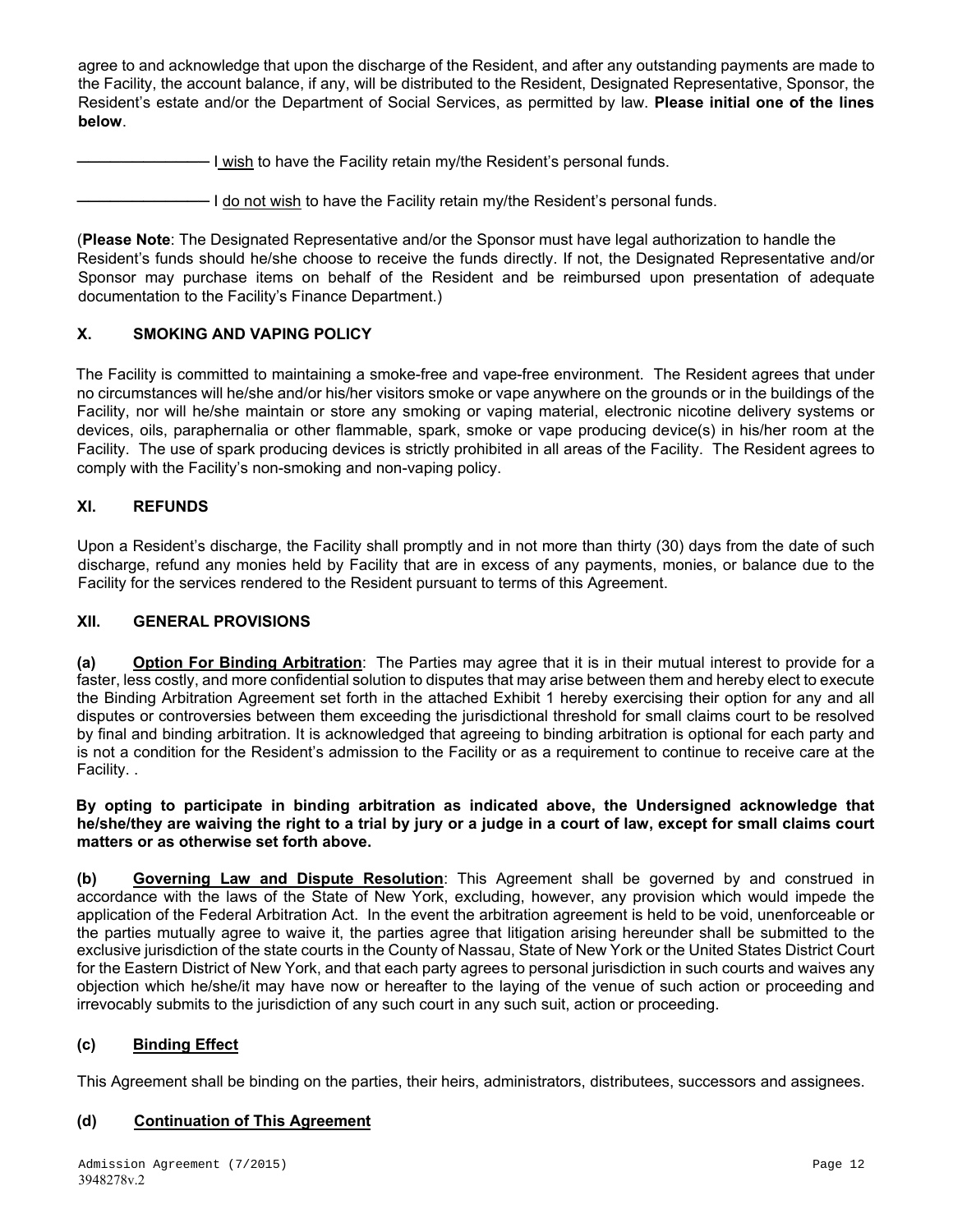Temporary transfer of the Resident to another health care facility for medical or surgical treatment, or the Resident's authorized temporary absence from the Facility for any other purpose shall not terminate this Agreement. Upon the Resident's return and re-admission in accordance with the admission assessment criteria set by the New York State Department of Health and by the Facility, this Agreement shall continue in full force and effect. Should the Resident subsequently be re-admitted within one (1) year of the initial admission, if a new agreement is not executed, then this Agreement will be deemed to remain in full force and affect for such admission(s) subject to the then applicable daily rate.

#### **(e) Entire Agreement**

This Agreement, including the attached Arbitration Agreement contains the entire understanding between the Resident and/or the Designated Representative and/or Sponsor and the Facility. This Agreement cannot be modified orally and any changes must be in writing, signed by the parties to this Agreement.

### **(f) Severability**

Should any provision in this Agreement be determined to be inconsistent with any applicable law or to be unenforceable, such provision will be deemed amended so as to render it legal and enforceable and to give effect to the intent of the provision; however, if any provision cannot be so amended, it shall be deemed deleted from this Agreement without affecting or impairing any other part of this Agreement.

#### **(g) Counterparts**

For the convenience of the parties hereto, this Agreement may be executed in counterparts and all such counterparts shall together constitute the same Agreement.

#### **(h) Relationship between Parties**

Execution of this Agreement is not intended, nor shall it be deemed, to create a landlord-tenant relationship between the Facility and the Resident.

#### **(i) Section Headings**

The section headings used herein are for convenience of reference only and shall not limit or otherwise affect any of the terms or provisions hereof.

#### **(j) Non-Discrimination**

**IN ACCORDANCE WITH STATE AND FEDERAL LAW, INCLUDING THE PROVISIONS OF TITLE VI OF THE CIVIL RIGHTS ACT OF 1964, SECTION 504 OF THE REHABILITATION ACT OF 1973, THE AGE DISCRIMINATION ACT OF 1975, AND THE REGULATIONS OF THE U.S. DEPARTMENT OF HEALTH AND HUMAN SERVICES ISSUED PURSUANT TO THE ACTS, TITLE 45 CODE OF FEDERAL REGULATIONS PART 80, 84, AND 91, NO PERSON SHALL, ON GROUNDS OF RACE, COLOR, CREED, NATIONAL ORIGIN, SEX OR SEXUAL ORIENTATION, RELIGION, OR DISABILITY, AGE, MARITAL STATUS, BLINDNESS, SOURCE OF PAYMENT OR SPONSORSHIP, BE EXCLUDED FROM PARTICIPATION IN, BE DENIED THE BENEFITS OF, OR BE OTHERWISE SUBJECTED TO DISCRIMINATION UNDER ANY PROGRAM OR ACTIVITY PROVIDED BY THE FACILITY, INCLUDING BUT NOT LIMITED TO, THE ADMISSION, CARE AND RETENTION OF RESIDENTS.**

# **THE REMAINDER OF THIS PAGE IS LEFT BLANK INTENTIONALLY.**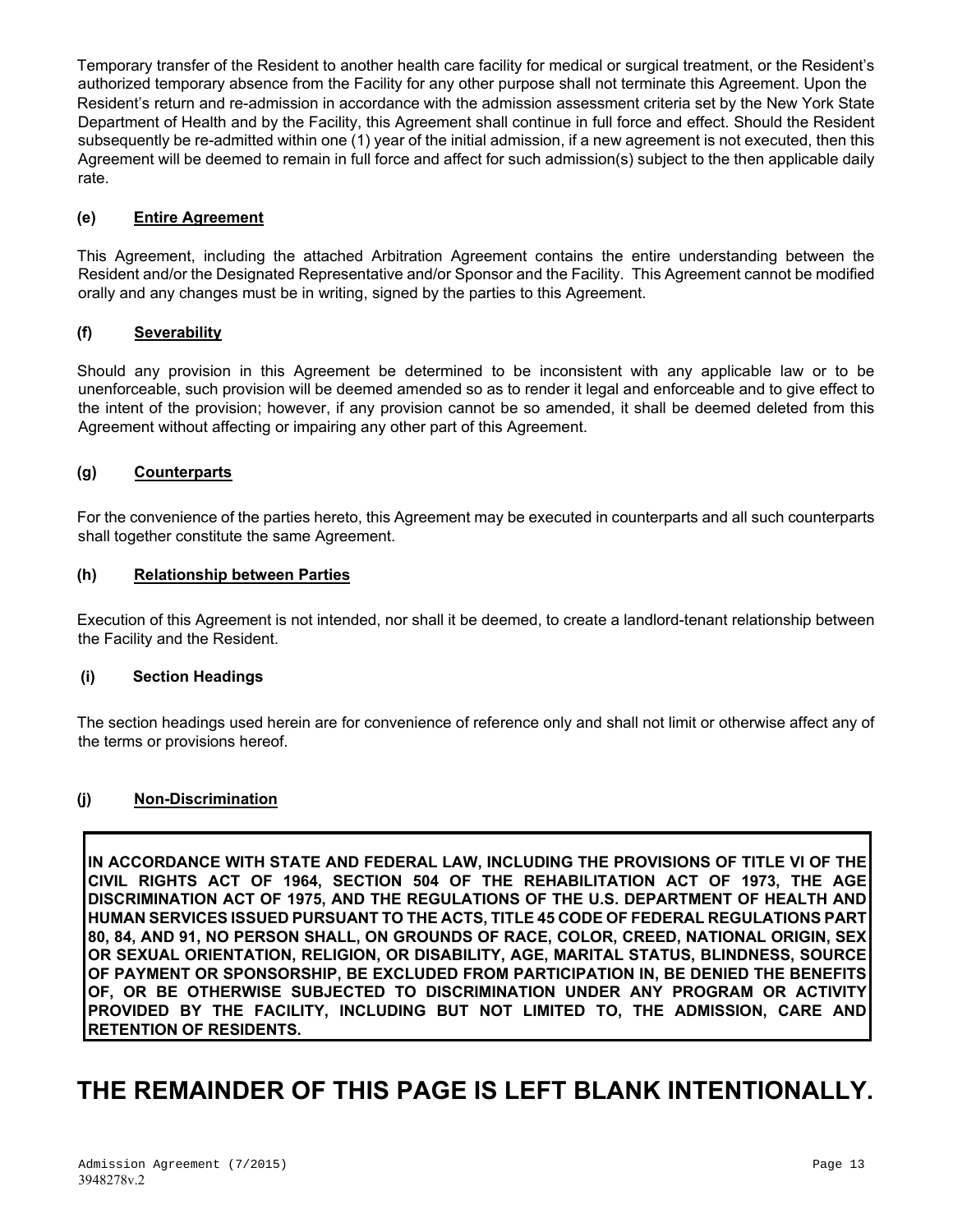**By execution of this Agreement, the Resident, Designated Representative and/or Sponsor acknowledge receipt of the following documents and information:**

- **1.** Arbitration Agreement
- **2.** Schedule of Coverage and Fees for Ancillary Services
- **3.** Medicare and Medicaid Eligibility Information
- **4.** Welcome Booklet & Resident Information Guide; Statement of Resident's Rights and Facility Responsibilities
- **5.** Policies and Procedures for Residents
- **6.** Facility Information Sheet (Attending Physician's name, address and telephone number; Grievance Policy including the New York State Department of Health "Hot Line" telephone number and the New York State Office of Aging Ombudsman Program)
- **7.** Advance Directive Information (Summary of Facility's Policy; Planning in Advance for Your Medical Treatment; Do Not Resuscitate Orders: A Guide for Residents and Families; Appointing Your Health Care Agent: New York State's Health Care Proxy Law)
- **8.** Statement Regarding the Use of the Medicare Minimum Data Set (MDS) and the Privacy Act of 1974
- **9.** Notice of Privacy Practices for Protected Health Information
- **10.** HIPAA Authorization Form
- **11.** Medicare Signature on File Form

### **THE UNDERSIGNED HAVE READ, UNDERSTAND AND AGREE TO BE LEGALLY BOUND BY THE TERMS AND CONDITIONS AS SET FORTH HEREIN, AND IN ALL ADDENDA TO THIS AGREEMENT.**

### **ACCEPTED AND AGREED:**

 $\_$  , and the set of the set of the set of the set of the set of the set of the set of the set of the set of the set of the set of the set of the set of the set of the set of the set of the set of the set of the set of th Date Signature of RESIDENT\* Print Name Date Signature of WITNESS Print Name \* If Resident is unable to sign due to physical limitations, Resident should affix an "X" in the presence of a witness.  $\_$  , and the set of the set of the set of the set of the set of the set of the set of the set of the set of the set of the set of the set of the set of the set of the set of the set of the set of the set of the set of th Date Signature of DESIGNATED REPRESENTATIVE Print Name  $\_$  ,  $\_$  ,  $\_$  ,  $\_$  ,  $\_$  ,  $\_$  ,  $\_$  ,  $\_$  ,  $\_$  ,  $\_$  ,  $\_$  ,  $\_$  ,  $\_$  ,  $\_$  ,  $\_$  ,  $\_$  ,  $\_$  ,  $\_$  ,  $\_$  ,  $\_$  ,  $\_$  ,  $\_$  ,  $\_$  ,  $\_$  ,  $\_$  ,  $\_$  ,  $\_$  ,  $\_$  ,  $\_$  ,  $\_$  ,  $\_$  ,  $\_$  ,  $\_$  ,  $\_$  ,  $\_$  ,  $\_$  ,  $\_$  , Date Signature of SPONSOR Print Name **UPPER EAST SIDE REHABILITATION AND NURSING CENTER**  $\_$  , and the set of the set of the set of the set of the set of the set of the set of the set of the set of the set of the set of the set of the set of the set of the set of the set of the set of the set of the set of th Date Signature of FACILITY'S Print Name and Title REPRESENTATIVE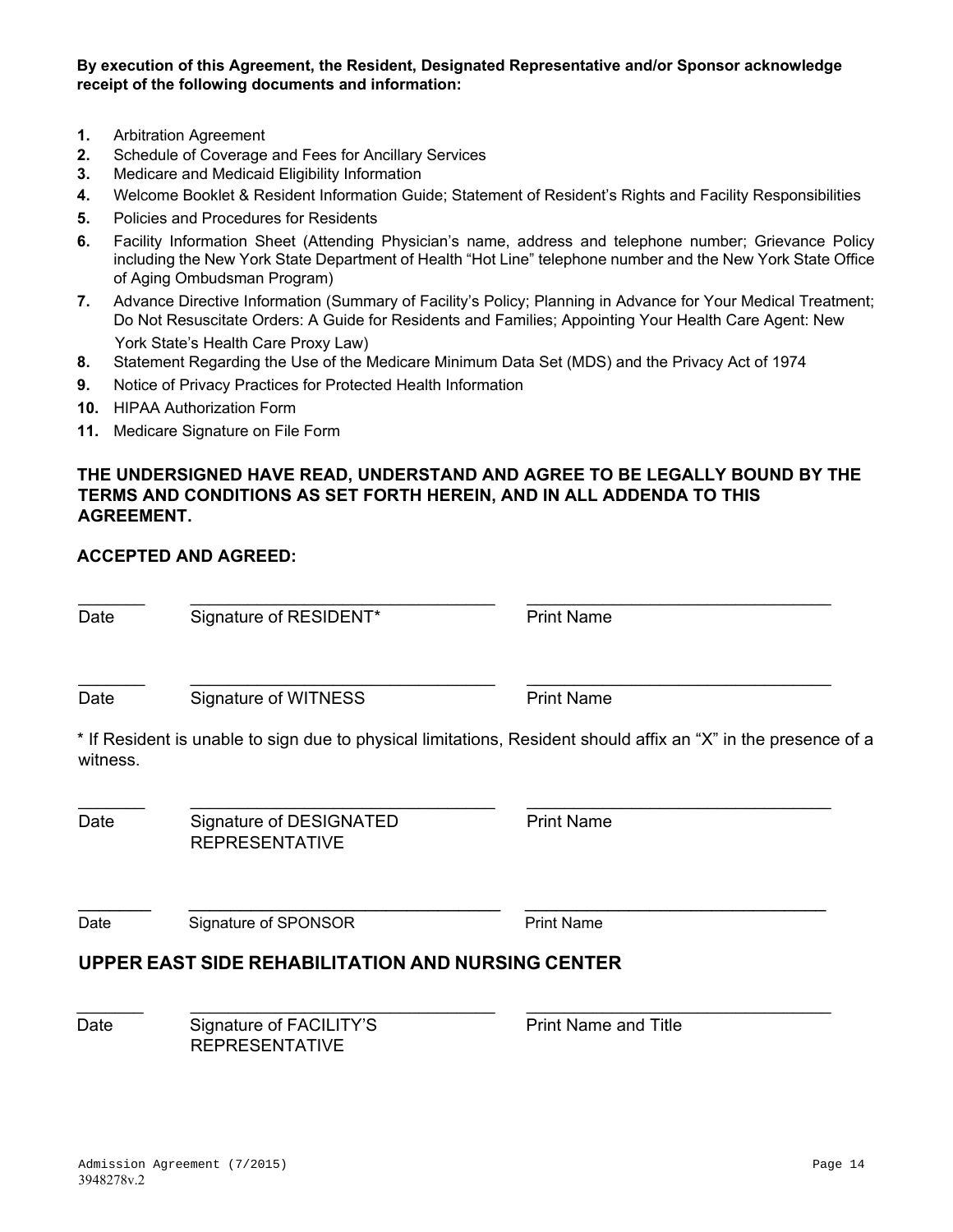# **Medicare Assignment of Benefits Form Signature on File (SOF)**

Date:

Name of Resident \_\_\_\_\_\_\_\_\_\_\_\_\_\_\_\_\_\_\_ Date of Admission \_\_\_\_\_\_\_\_\_\_\_\_\_\_\_\_\_\_

HICN (Medicare) # \_\_\_\_\_\_\_\_\_\_\_\_\_\_\_\_\_\_\_\_\_\_\_\_\_\_\_\_

I request that payment of authorized Medicare benefits be made on my behalf to UPPER EAST SIDE REHABILITATION AND NURSING CENTER, for any services furnished to me at that facility. I authorize any holder of medical or other information concerning me to release to the Centers for Medicare and Medicaid Services (CMS) and its agents any information needed to determine these benefits or benefits for related services.

 $\_$  , and the contribution of  $\_$  , and  $\_$  , and  $\_$  , and  $\_$  , and  $\_$  , and  $\_$  , and  $\_$  , and  $\_$ 

WITNESS: RESIDENT/DESIGNATED REP/SPONSOR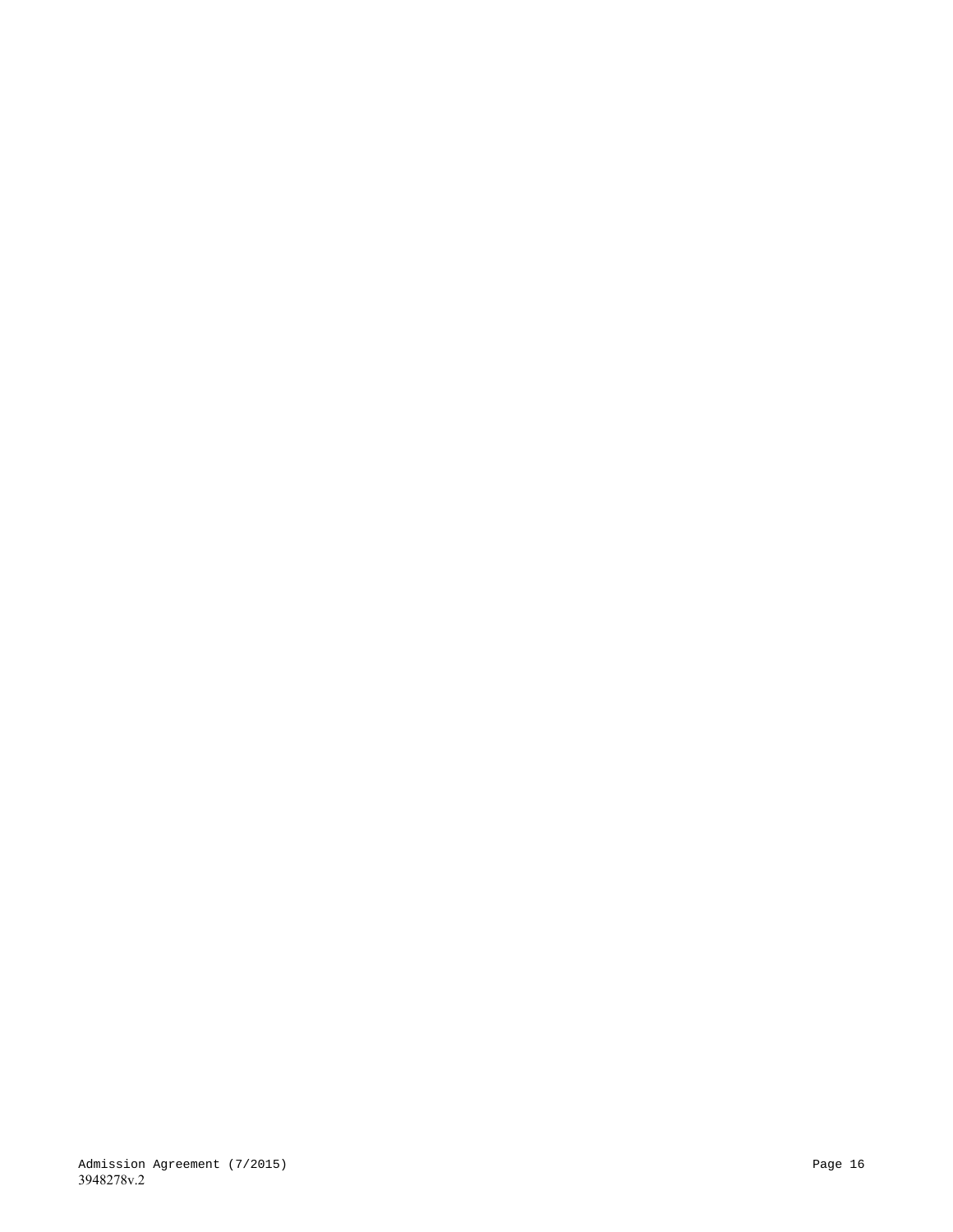The parties (the "Parties") to this binding arbitration agreement (the "Arbitration Agreement") are the "Resident" or "Resident's Designated Representative" (collectively, the "Resident") and Upper East Side Rehabilitation and Nursing Center and its individual owners (collectively, the "Facility").

The Parties believe that it is in their mutual interest to provide for a faster, less costly, and more confidential solution to disputes that may arise between them. Accordingly, the Parties agree as follows:

All disputes and disagreements between the Facility and the Patient/Resident and between the Facility and the Designated Representative and/or Sponsor (as those Parties are indicated below) (or their respective successors, assigns, agents or representatives) arising out of or relating to the Admission Agreement or its enforcement or interpretation or to the services provided by Facility to the Patient/Resident, including, without limitation, any claim for payment (exceeding the jurisdiction of the small claims court), nonpayment or refund for services rendered to the Resident by the Facility, violations of any right granted to the Resident by statute, common law, or by the Admission Agreement, breach of contract, fraud, deceptive trade practices, misrepresentation, negligence, gross negligence, malpractice, wrongful death, and any other claim, whether sounding in tort, contract, or otherwise shall be submitted to binding arbitration in accordance with the Rules of the American Health Law Association then in effect. The arbitration shall take place in a venue that is convenient to both the Facility and the Resident and/or Designated Representative and/or Sponsor. In the event the parties cannot select a mutually convenient venue, then venue shall be selected by the arbitrator. The arbitrator shall be neutral and agreed upon by both the Facility and the Resident, and/or Designated Representative and/or Sponsor and shall have the authority to issue any appropriate relief, including interlocutory and final injunctive relief. If the parties cannot select a mutually agreeable arbitrator, then the parties shall agree to select one (1) arbitrator from NAMS, JAMS, or Resolute and if the parties cannot agree on a single arbitrator, they can be given a list from the company and strike out those arbitrators who are objectionable. If either party declines and/or does not participate in the process of selecting an arbitrator or arbitrators on a timely basis, then the selection(s) by the participating party will stand. The arbitrator's award shall be binding on the Parties and conclusive and may be entered as a judgment in a court of competent jurisdiction, subject to each party's right to submit motions for reconsideration and/or appeal, as authorized by the arbitration group. Each Party shall undertake to keep confidential all awards and orders in the arbitration, as well as all information and materials in the arbitration proceedings not otherwise in the public domain, unless disclosure is required by law or is necessary for the enforcement of a Party's legal rights. While an arbitration proceeding is ongoing, the Facility, Resident, Designated Representative and/or Sponsor shall continue to perform their respective obligations under the Admission Agreement for so long as the Resident resides at the Facility. Notwithstanding anything herein to the contrary, a panel of three (3) arbitrators shall be selected for all claims related to neglect, abuse, malpractice and negligence.

The Parties agree that no arbitration proceeding hereunder shall be certified as a class action or proceed as a class action. The Parties further agree that the arbitrator shall not be permitted to award or consider punitive damages or attorney fees except to the extent permitted by applicable state law, if any.

The Parties agree to split all fees relative to the arbitration process.

The Resident and/or Designated Representative and/or Sponsor is not prohibited or discouraged from communicating with federal, state, or local officials, including federal or state surveyors, other federal or state health department employees or representatives of the Office of the State Long Term Care Ombudsman.

The arbitrator shall have exclusive authority to resolve any dispute relating to the interpretation, applicability, enforceability, or formation of this Arbitration Agreement, including, but not limited to, any claim that all or any part of this agreement is void or voidable. If any provision of this Arbitration Agreement is determined to be invalid or unenforceable, in whole or in part, the remaining provisions remain in full force and effect.

The Resident, Designated Representative and/or Sponsor have the right to opt out or rescind this agreement to arbitrate by providing written notice of his or her intention to do so to the Facility within thirty (30) calendar days of the execution of the Arbitration Agreement by the Resident and/or the Designated Representative and/or the Sponsor. The Resident, Designated Representative and/or Sponsor do not need to sign this Arbitration Agreement as a condition of admission to, or as a requirement to continue to receive care at the Facility. In the event that the Parties opt for arbitration, the Facility will retain copies of the signed Arbitration Agreement for binding arbitration and the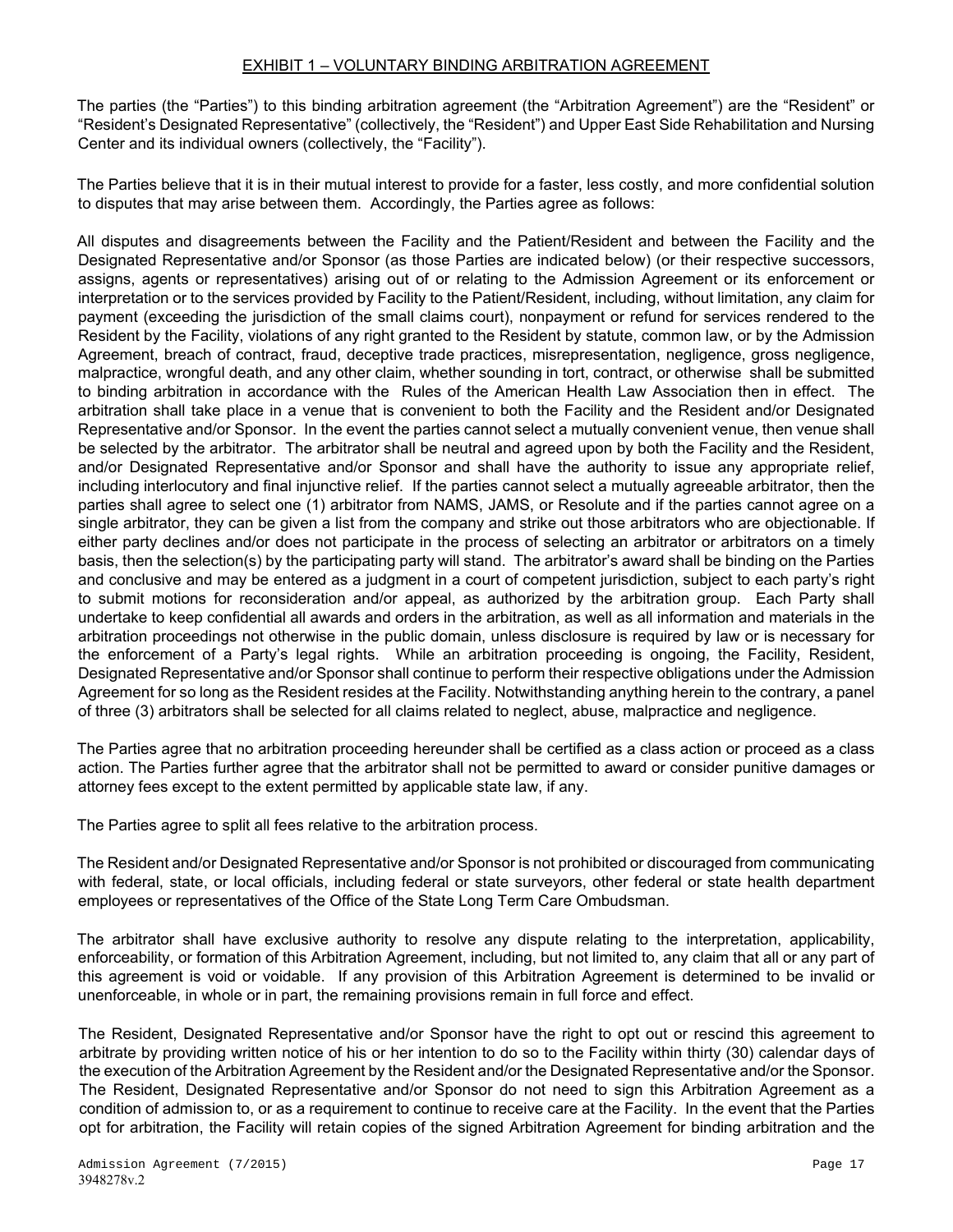arbitrator's final decision for five years after the resolution of any dispute resolved through arbitration and make the documents available or inspection upon request by CMS or its designee.

**This Arbitration Agreement does not constitute a waiver of any immunities provided to the Facility by operation of law, including but not limited to New York Public Health Law Section 3082.** 

**By opting to participate in binding Arbitration, the undersigned acknowledge that he/she/they are waiving the right to a trial by jury or a judge in a court of law, except for small claims court matters.**

**BY SIGNING BELOW, THE UNDERSIGNED ACCEPT, AGREE, AND ACKNOWLEDGE THEIR UNDERSTANDING OF THIS AGREEMENT TO ARBITRATE AND CONFIRM THAT THIS AGREEMENT TO ARBITRATE WAS EXPLAINED TO THE RESIDENT AND/OR DESIGNATED REPRESENTATIVE AND/OR SPONSOR IN A FORM AND MANNER THAT HE OR SHE UNDERSTANDS, INCLUDING IN A LANGUAGE THAT HE OR SHE UNDERSTANDS, AND THAT THE RESIDENT AND/ORDESIGNATED REPRESENTATIVE AND/OR SPONSOR ACKNOWLEDGES THAT HE OR SHE UNDERSTANDS THIS ABITRATION AGREEMENT.** 

| Date                                              | Signature of RESIDENT*                                                                                                  | <b>Print Name</b> |  |  |
|---------------------------------------------------|-------------------------------------------------------------------------------------------------------------------------|-------------------|--|--|
| Date                                              | Signature of WITNESS                                                                                                    | <b>Print Name</b> |  |  |
|                                                   | * If Resident is unable to sign due to physical limitations, Resident should affix an "X" in the presence of a witness. |                   |  |  |
| Date                                              | Signature of DESIGNATED REPRESENTATIVE Print Name:                                                                      |                   |  |  |
| Date                                              | Signature of SPONSOR                                                                                                    | <b>Print Name</b> |  |  |
| Date                                              | Signature of Translator                                                                                                 | <b>Print Name</b> |  |  |
|                                                   | Initial if Translator Not Needed                                                                                        |                   |  |  |
| UPPER EAST SIDE REHABILITATION AND NURSING CENTER |                                                                                                                         |                   |  |  |
|                                                   |                                                                                                                         |                   |  |  |

Date Signature of FACILITY'S REPRESENTATIVE Print Name and Title: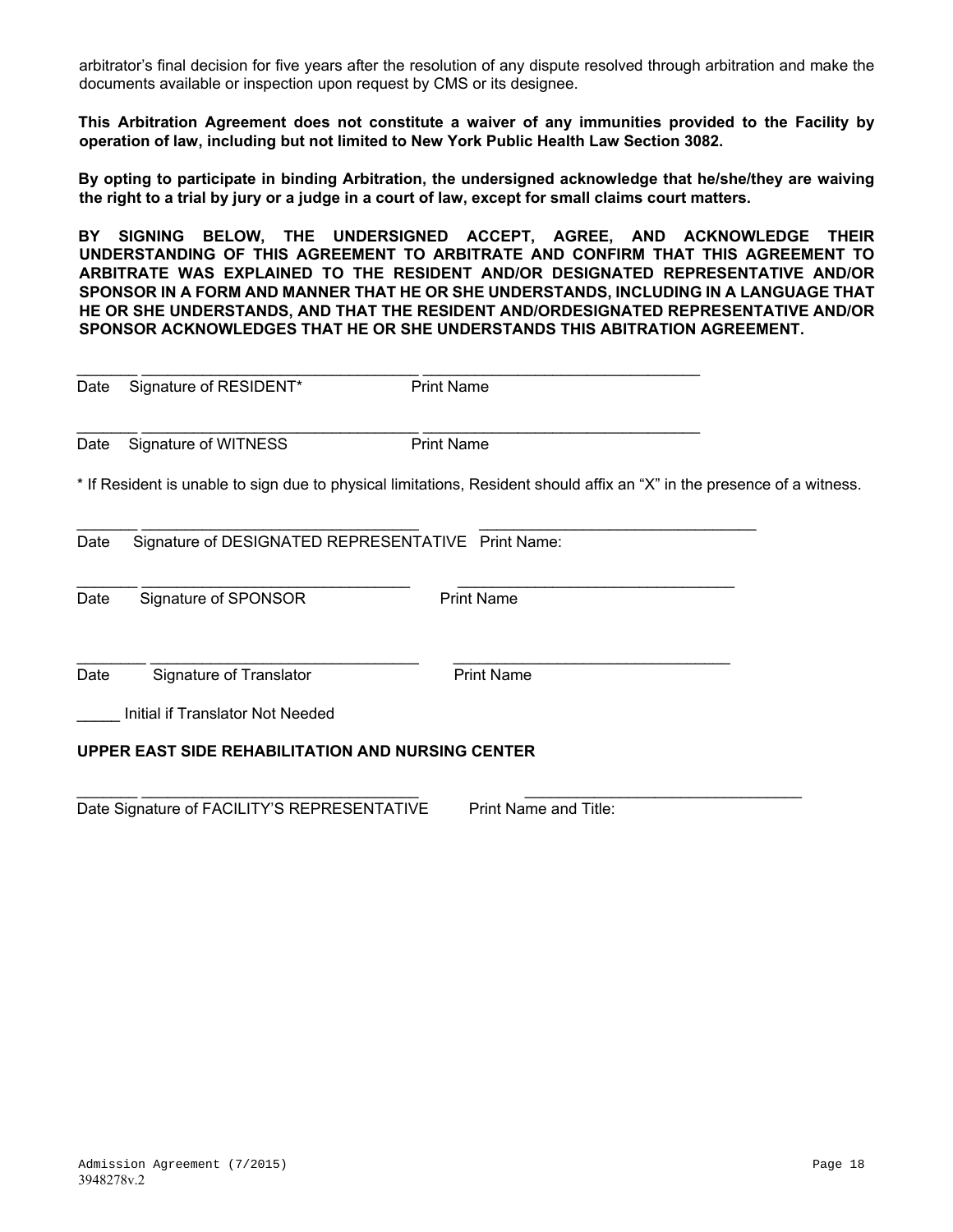# **EXHIBIT 2**

### **AGREEMENT TO ASSIST RESIDENT WITH FINANCIAL MATTERS**

# **THIS DOCUMENT CONSTITUTES AN ENFORCEABLE CONTRACT BETWEEN THE RESIDENT'S FINANCIAL AGENT AND THE NURSING HOME. IF THERE IS ANYTHING IN THIS CONTRACT THAT YOU DO NOT UNDERSTAND, CONSULT AN ATTORNEY BEFORE SIGNING.**

| AGREEMENT made on                                              |  | between UPPER EAST SIDE REHABILITATION AND |                             |
|----------------------------------------------------------------|--|--------------------------------------------|-----------------------------|
| NURSING CENTER (hereinafter referred to as the "Facility") and |  |                                            | (hereinafter referred to as |
| the "Financial Agent," residing at                             |  |                                            |                             |
|                                                                |  | , concerning the admission of              |                             |

\_\_\_\_\_\_\_\_\_\_\_\_\_\_\_\_\_\_\_\_\_\_\_\_\_\_\_\_\_\_\_\_\_\_\_\_\_\_\_\_ (hereinafter referred to as the "Resident") to the Facility.

#### **1. THE FINANCIAL AGENT.**

- **1.1** A "FINANCIAL AGENT" is the Designated Representative and/or Sponsor of the Resident and is an individual that has legal access to the Resident's income, assets or resources that can be used to pay for the care provided by the Facility. A Resident may have more than one Financial Agent and the Facility is entitled pursuant to federal and state regulations to require each individual with such access to execute this Financial Agent Personal Agreement. An individual that has executed the Resident's Admission Agreement as the Designated Representative and/or Sponsor is also considered a Financial Agent.
- **1.2** "LEGAL ACCESS" may include, but is not limited to, being designated as the Resident's agent by a Power of Attorney, as a Representative Payee on the Resident's Pension or Social Security benefits, a joint-tenant on real property, a co-owner of personal property, joint account holder, appointment as a Guardian or Conservator.

#### **2. REPRESENTATIONS BY FINANCIAL AGENT.**

- **2.1** The Financial Agent acknowledges that the Resident has applied for admission at, or been admitted to, the Facility, subject to the Resident's obligation under the Admission Agreement to ensure continuity of payment out of the Resident's income, assets and resources.
- **2.2** The Financial Agent acknowledges that the Resident directs the Financial Agent to comply with the Resident's obligations under the Admission Agreement, including the obligation to safeguard the Resident's income, assets and resources and to use them to pay for the Resident's care at the Facility.
- **2.3** The Financial Agent wishes to assist the Resident and to facilitate the Resident's admission to, or continued stay at, the Facility.

#### **3. OBLIGATIONS OF THE FINANCIAL AGENT.**

In consideration of the Facility's approval of the Resident's application for admission, or its retention of the Resident, and for other and further valuable consideration, the Financial Agent voluntarily agrees to provide the following assistance to the Facility:

**3.1** Without incurring the obligation to pay for the cost of the Resident's care from the Financial Agent's own funds, the Financial Agent personally agrees to use his/her access to the Resident's income, assets and resources to aid the Resident in meeting his/her obligations under the terms of the Admission Agreement.